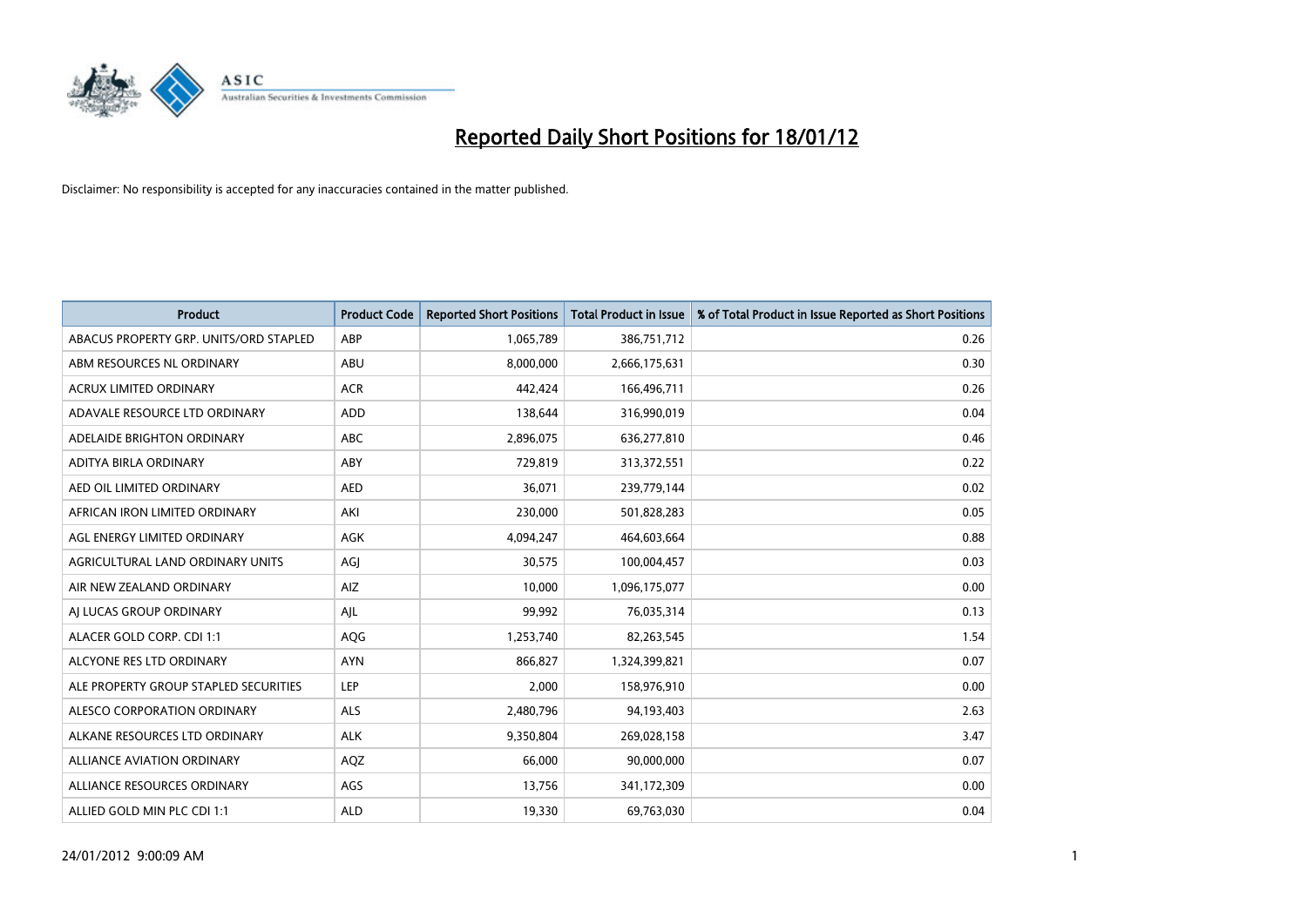

| <b>Product</b>                          | <b>Product Code</b> | <b>Reported Short Positions</b> | Total Product in Issue | % of Total Product in Issue Reported as Short Positions |
|-----------------------------------------|---------------------|---------------------------------|------------------------|---------------------------------------------------------|
| ALLIED HEALTH LTD ORDINARY              | AHZ                 | 134,528                         | 656,382,383            | 0.02                                                    |
| ALTONA MINING LTD ORDINARY              | <b>AOH</b>          | 783,689                         | 518,757,704            | 0.15                                                    |
| ALUMINA LIMITED ORDINARY                | <b>AWC</b>          | 39,489,272                      | 2,440,196,187          | 1.62                                                    |
| AMADEUS ENERGY ORDINARY                 | AMU                 | 454,000                         | 274,786,018            | 0.17                                                    |
| AMALGAMATED HOLDINGS ORDINARY           | AHD                 | 21,221                          | 157,533,146            | 0.01                                                    |
| AMCOR LIMITED ORDINARY                  | AMC                 | 5,436,943                       | 1,206,684,923          | 0.44                                                    |
| AMP LIMITED ORDINARY                    | AMP                 | 12,036,275                      | 2,854,672,784          | 0.40                                                    |
| AMPELLA MINING ORDINARY                 | <b>AMX</b>          | 618,351                         | 205,985,108            | 0.31                                                    |
| ANSELL LIMITED ORDINARY                 | <b>ANN</b>          | 3,133,029                       | 130,656,668            | 2.37                                                    |
| ANTARES ENERGY LTD ORDINARY             | <b>AZZ</b>          | 105,536                         | 260,000,000            | 0.04                                                    |
| ANZ BANKING GRP LTD ORDINARY            | ANZ                 | 10,725,051                      | 2,679,094,902          | 0.37                                                    |
| APA GROUP STAPLED SECURITIES            | <b>APA</b>          | 9,641,729                       | 639,334,625            | 1.50                                                    |
| APEX MINERALS NL ORDINARY               | <b>AXM</b>          | 885,146                         | 5,550,243,713          | 0.02                                                    |
| APN EUROPEAN RETAIL UNITS STAPLED SEC.  | <b>AEZ</b>          | 11,832                          | 544,910,660            | 0.00                                                    |
| APN NEWS & MEDIA ORDINARY               | <b>APN</b>          | 26,267,556                      | 630,211,415            | 4.16                                                    |
| AQUARIUS PLATINUM. ORDINARY             | <b>AOP</b>          | 3,277,605                       | 470,312,578            | 0.69                                                    |
| AQUILA RESOURCES ORDINARY               | <b>AQA</b>          | 6,720,732                       | 411,804,442            | 1.60                                                    |
| ARAFURA RESOURCE LTD ORDINARY           | <b>ARU</b>          | 11,738,467                      | 367,980,342            | 3.17                                                    |
| ARB CORPORATION ORDINARY                | ARP                 | 15,457                          | 72,481,302             | 0.01                                                    |
| ARDENT LEISURE GROUP STAPLED SECURITIES | AAD                 | 1,143,954                       | 324,236,390            | 0.36                                                    |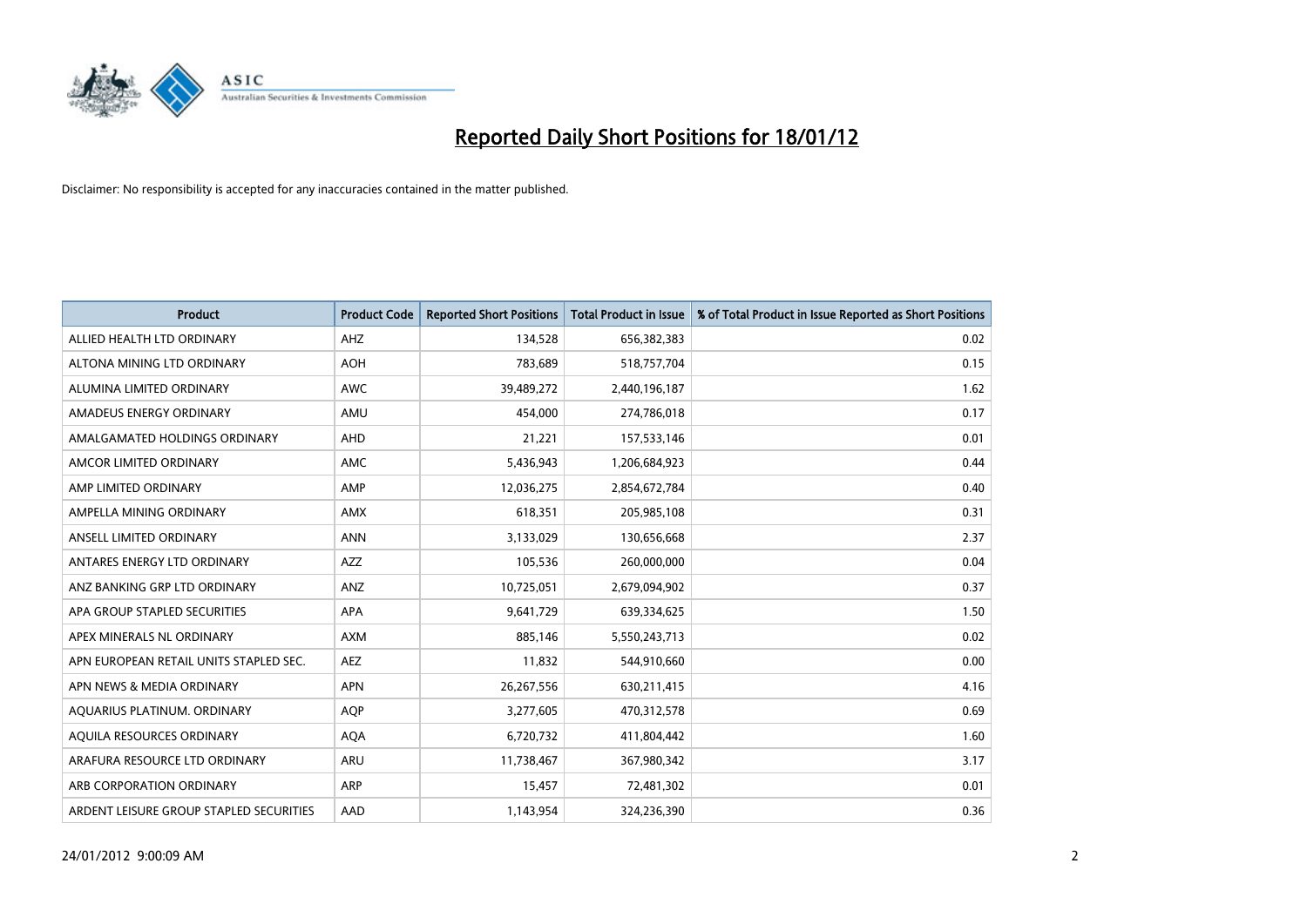

| <b>Product</b>                          | <b>Product Code</b> | <b>Reported Short Positions</b> | <b>Total Product in Issue</b> | % of Total Product in Issue Reported as Short Positions |
|-----------------------------------------|---------------------|---------------------------------|-------------------------------|---------------------------------------------------------|
| ARGO INVESTMENTS ORDINARY               | <b>ARG</b>          | 101                             | 623,020,500                   | 0.00                                                    |
| ARISTOCRAT LEISURE ORDINARY             | <b>ALL</b>          | 23,669,451                      | 543,181,024                   | 4.35                                                    |
| <b>ASCIANO LIMITED ORDINARY</b>         | <b>AIO</b>          | 6,855,810                       | 975,385,664                   | 0.67                                                    |
| ASG GROUP LIMITED ORDINARY              | ASZ                 | 207,570                         | 171,456,889                   | 0.12                                                    |
| ASPEN GROUP ORD/UNITS STAPLED           | <b>APZ</b>          | 1,121,173                       | 591,084,183                   | 0.17                                                    |
| ASPIRE MINING LTD ORDINARY              | <b>AKM</b>          | 185,493                         | 620,594,556                   | 0.03                                                    |
| ASTON RES LTD ORDINARY                  | <b>AZT</b>          | 562,889                         | 204,668,861                   | 0.27                                                    |
| ASTRO JAP PROP GROUP STAPLED SECURITIES | AIA                 | 22,295                          | 58,445,002                    | 0.03                                                    |
| ASX LIMITED ORDINARY                    | <b>ASX</b>          | 2,547,142                       | 175,136,729                   | 1.46                                                    |
| ATLAS IRON LIMITED ORDINARY             | AGO                 | 16,555,995                      | 894,684,560                   | 1.84                                                    |
| AURORA OIL & GAS ORDINARY               | <b>AUT</b>          | 10,701,550                      | 411,655,343                   | 2.59                                                    |
| <b>AUSDRILL LIMITED ORDINARY</b>        | <b>ASL</b>          | 86,595                          | 303,221,488                   | 0.02                                                    |
| AUSENCO LIMITED ORDINARY                | AAX                 | 1,492,400                       | 123,258,843                   | 1.21                                                    |
| <b>AUSTAL LIMITED ORDINARY</b>          | ASB                 | 235,944                         | 188,069,638                   | 0.11                                                    |
| <b>AUSTAR UNITED ORDINARY</b>           | <b>AUN</b>          | 11,855,524                      | 1,271,505,737                 | 0.93                                                    |
| AUSTBROKERS HOLDINGS ORDINARY           | <b>AUB</b>          | 2                               | 55,545,576                    | 0.00                                                    |
| AUSTIN ENGINEERING ORDINARY             | ANG                 | 55,943                          | 72,314,403                    | 0.07                                                    |
| <b>AUSTRALAND ASSETS ASSETS</b>         | AAZPB               | 1,168                           | 2,750,000                     | 0.04                                                    |
| AUSTRALAND PROPERTY STAPLED SECURITY    | <b>ALZ</b>          | 729,542                         | 576,846,597                   | 0.11                                                    |
| AUSTRALIAN AGRICULT. ORDINARY           | AAC                 | 816,759                         | 312,892,824                   | 0.25                                                    |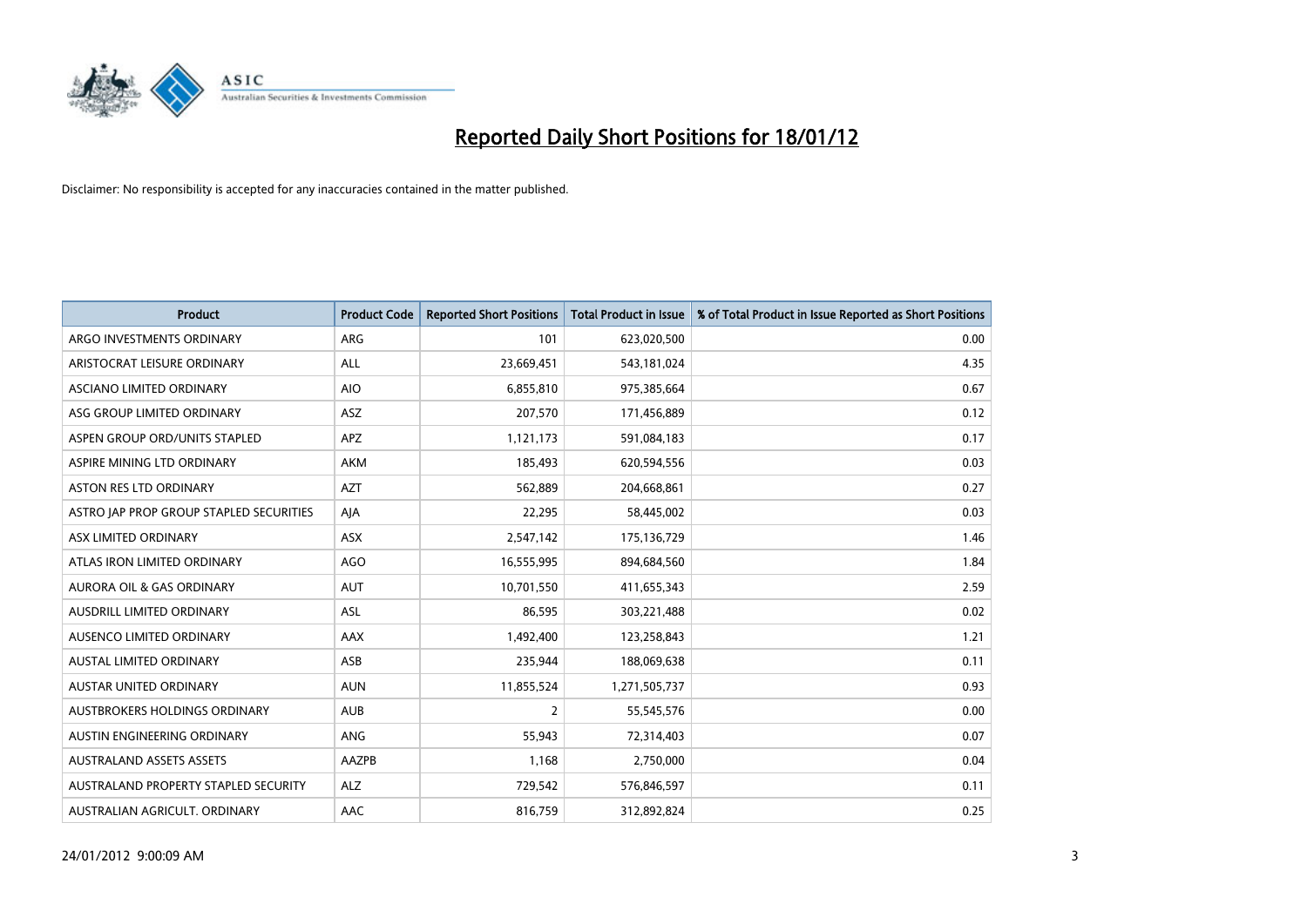

| <b>Product</b>                       | <b>Product Code</b> | <b>Reported Short Positions</b> | <b>Total Product in Issue</b> | % of Total Product in Issue Reported as Short Positions |
|--------------------------------------|---------------------|---------------------------------|-------------------------------|---------------------------------------------------------|
| <b>AUSTRALIAN EDUCATION UNITS</b>    | <b>AEU</b>          | 625,000                         | 175,465,397                   | 0.36                                                    |
| AUSTRALIAN FOUNDAT. ORDINARY         | AFI                 | 1,300                           | 1,023,675,745                 | 0.00                                                    |
| AUSTRALIAN INFRASTR, UNITS/ORDINARY  | <b>AIX</b>          | 12,143,625                      | 620,733,944                   | 1.95                                                    |
| AUSTRALIAN MINES LTD ORDINARY        | <b>AUZ</b>          | 1,400,000                       | 636,910,317                   | 0.22                                                    |
| <b>AUSTRALIAN PHARM, ORDINARY</b>    | API                 | 355,790                         | 488,115,883                   | 0.07                                                    |
| AUTOMOTIVE HOLDINGS ORDINARY         | AHE                 | 4,525                           | 260,579,682                   | 0.00                                                    |
| AVANCO RESOURCES LTD ORDINARY        | AVB                 | 240,000                         | 810,741,849                   | 0.03                                                    |
| AVEXA LIMITED ORDINARY               | <b>AVX</b>          | 243,657                         | 847,688,779                   | 0.03                                                    |
| AWE LIMITED ORDINARY                 | <b>AWE</b>          | 1,308,108                       | 521,871,941                   | 0.25                                                    |
| AZUMAH RESOURCES ORDINARY            | <b>AZM</b>          | 263,671                         | 282,020,356                   | 0.10                                                    |
| BANDANNA ENERGY ORDINARY             | <b>BND</b>          | 2,627,869                       | 528,481,199                   | 0.50                                                    |
| BANK OF QUEENSLAND. ORDINARY         | <b>BOO</b>          | 11,436,716                      | 229,598,329                   | 4.96                                                    |
| <b>BANNERMAN RESOURCES ORDINARY</b>  | <b>BMN</b>          | 74,602                          | 271,466,858                   | 0.03                                                    |
| <b>BASE RES LIMITED ORDINARY</b>     | <b>BSE</b>          | 1,255,874                       | 460,440,029                   | 0.28                                                    |
| <b>BATHURST RESOURCES ORDINARY</b>   | <b>BTU</b>          | 20,757,866                      | 689,747,997                   | 3.00                                                    |
| <b>BAUXITE RESOURCE LTD ORDINARY</b> | <b>BAU</b>          | 12,000                          | 235,379,896                   | 0.01                                                    |
| <b>BC IRON LIMITED ORDINARY</b>      | <b>BCI</b>          | 300,522                         | 95,311,000                    | 0.31                                                    |
| BEACH ENERGY LIMITED ORDINARY        | <b>BPT</b>          | 9,848,589                       | 1,112,199,119                 | 0.90                                                    |
| BEADELL RESOURCE LTD ORDINARY        | <b>BDR</b>          | 4,066,453                       | 657,906,946                   | 0.60                                                    |
| BENDIGO AND ADELAIDE ORDINARY        | <b>BEN</b>          | 5,259,796                       | 383,745,148                   | 1.36                                                    |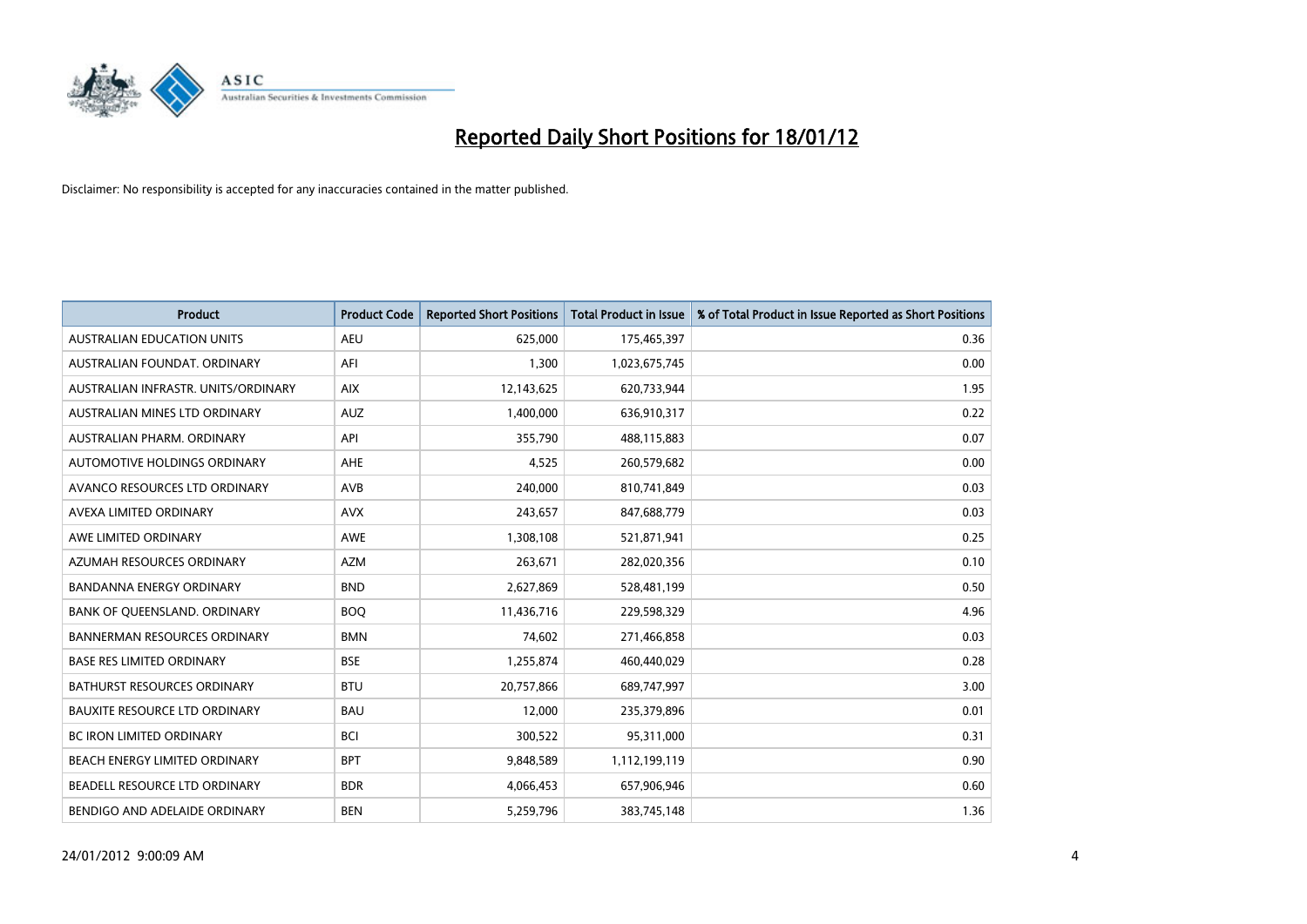

| <b>Product</b>                       | <b>Product Code</b> | <b>Reported Short Positions</b> | <b>Total Product in Issue</b> | % of Total Product in Issue Reported as Short Positions |
|--------------------------------------|---------------------|---------------------------------|-------------------------------|---------------------------------------------------------|
| BERKELEY RESOURCES ORDINARY          | <b>BKY</b>          | 354,760                         | 174,298,273                   | 0.20                                                    |
| BETASHARES ASX RES ETF UNITS         | <b>ORE</b>          | 88,570                          | 4,219,665                     | 2.10                                                    |
| <b>BHP BILLITON LIMITED ORDINARY</b> | <b>BHP</b>          | 28,279,034                      | 3,211,691,105                 | 0.83                                                    |
| <b>BILLABONG ORDINARY</b>            | <b>BBG</b>          | 26,610,009                      | 255,102,103                   | 10.44                                                   |
| <b>BIOTA HOLDINGS ORDINARY</b>       | <b>BTA</b>          | 1,436,940                       | 181,703,711                   | 0.78                                                    |
| BKI INVESTMENT LTD ORDINARY          | BKI                 | 508                             | 425,549,573                   | 0.00                                                    |
| <b>BLACKTHORN RESOURCES ORDINARY</b> | <b>BTR</b>          | 35,848                          | 122,918,000                   | 0.03                                                    |
| <b>BLUESCOPE STEEL LTD ORDINARY</b>  | <b>BSL</b>          | 31,675,527                      | 3,349,185,247                 | 0.95                                                    |
| <b>BOART LONGYEAR ORDINARY</b>       | <b>BLY</b>          | 5,591,643                       | 461,163,412                   | 1.21                                                    |
| <b>BOOM LOGISTICS ORDINARY</b>       | <b>BOL</b>          | 337,999                         | 468,663,585                   | 0.07                                                    |
| BORAL LIMITED, ORDINARY              | <b>BLD</b>          | 29,149,255                      | 744,729,957                   | 3.92                                                    |
| BOTSWANA METALS LTD ORDINARY         | <b>BML</b>          | 7,000                           | 143,717,013                   | 0.00                                                    |
| <b>BRADKEN LIMITED ORDINARY</b>      | <b>BKN</b>          | 2,177,180                       | 166,624,800                   | 1.29                                                    |
| <b>BRAMBLES LIMITED ORDINARY</b>     | <b>BXB</b>          | 13,538,427                      | 1,480,384,307                 | 0.90                                                    |
| <b>BREVILLE GROUP LTD ORDINARY</b>   | <b>BRG</b>          | 2.739                           | 130,095,322                   | 0.00                                                    |
| <b>BRICKWORKS LIMITED ORDINARY</b>   | <b>BKW</b>          | 42,945                          | 147,567,333                   | 0.03                                                    |
| <b>BROCKMAN RESOURCES ORDINARY</b>   | <b>BRM</b>          | 70,879                          | 144,803,151                   | 0.04                                                    |
| BT INVESTMENT MNGMNT ORDINARY        | <b>BTT</b>          | 1,128,959                       | 267,906,977                   | 0.42                                                    |
| <b>BURU ENERGY ORDINARY</b>          | <b>BRU</b>          | 5,561,782                       | 234,204,477                   | 2.37                                                    |
| <b>BWP TRUST ORDINARY UNITS</b>      | <b>BWP</b>          | 569,538                         | 520,012,793                   | 0.10                                                    |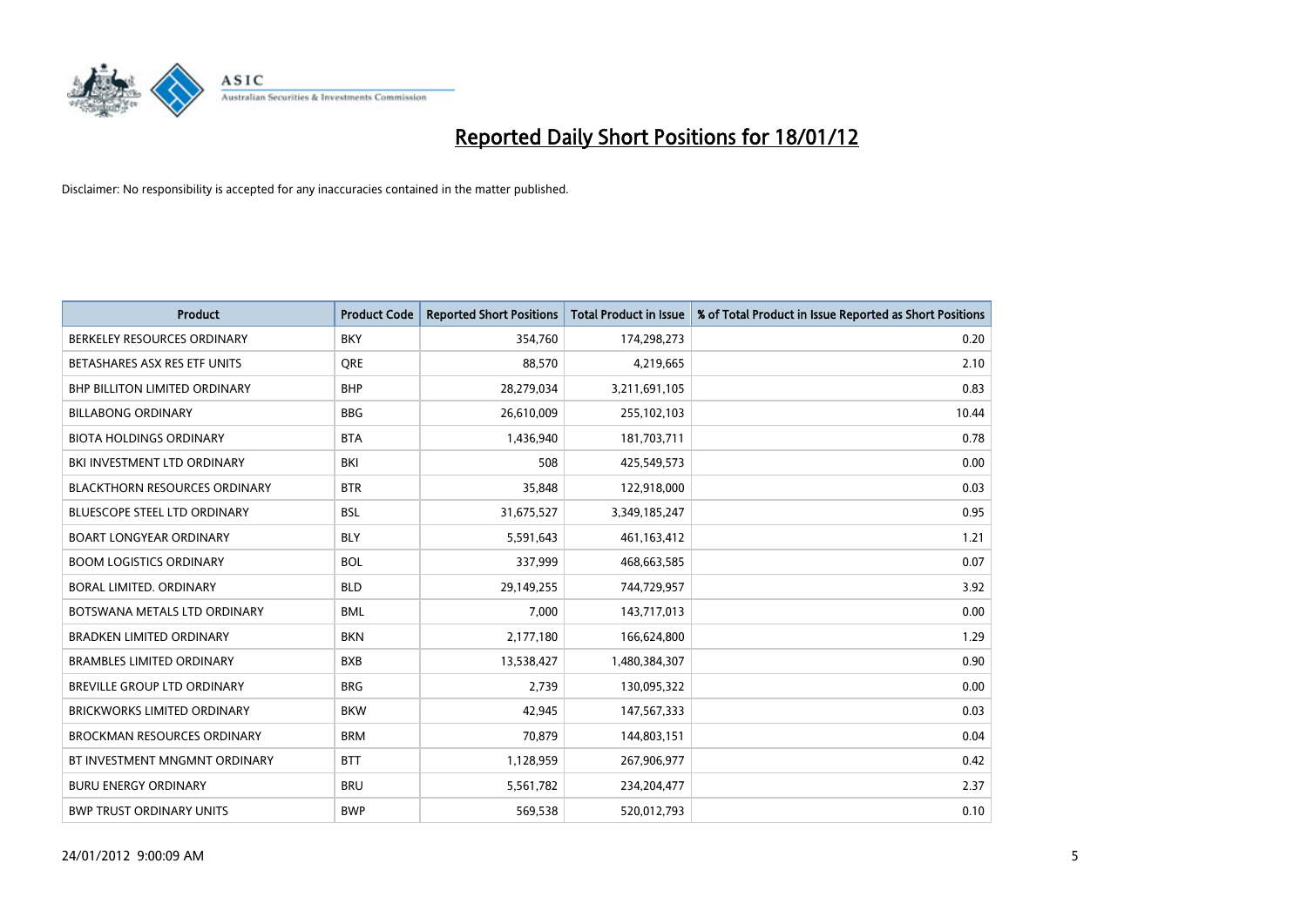

| <b>Product</b>                                | <b>Product Code</b> | <b>Reported Short Positions</b> | <b>Total Product in Issue</b> | % of Total Product in Issue Reported as Short Positions |
|-----------------------------------------------|---------------------|---------------------------------|-------------------------------|---------------------------------------------------------|
| CABCHARGE AUSTRALIA ORDINARY                  | CAB                 | 563,435                         | 120,437,014                   | 0.46                                                    |
| CALTEX AUSTRALIA ORDINARY                     | <b>CTX</b>          | 6,714,939                       | 270,000,000                   | 2.48                                                    |
| <b>CAMPBELL BROTHERS ORDINARY</b>             | <b>CPB</b>          | 794,115                         | 67,503,411                    | 1.18                                                    |
| CAPE LAMBERT RES LTD ORDINARY                 | <b>CFE</b>          | 717,623                         | 688,108,792                   | 0.10                                                    |
| CAR PARK TECH LTD ORDINARY                    | <b>CPZ</b>          | 90.000                          | 133,358,602                   | 0.07                                                    |
| CARABELLA RES LTD ORDINARY                    | <b>CLR</b>          | 2,879                           | 123,101,882                   | 0.00                                                    |
| <b>CARBON ENERGY ORDINARY</b>                 | <b>CNX</b>          | 273.860                         | 768,126,960                   | 0.03                                                    |
| <b>CARDNO LIMITED ORDINARY</b>                | CDD                 | 6,766                           | 112,883,692                   | 0.00                                                    |
| CARNARVON PETROLEUM ORDINARY                  | <b>CVN</b>          | 1,082,629                       | 694,594,634                   | 0.15                                                    |
| <b>CARNEGIE WAVE ENERGY ORDINARY</b>          | <b>CWE</b>          | 83,000                          | 1,021,487,627                 | 0.01                                                    |
| <b>CARPATHIAN RESOURCES ORDINARY</b>          | <b>CPN</b>          | 75,000                          | 304,535,101                   | 0.02                                                    |
| CARPENTARIA EXP. LTD ORDINARY                 | CAP                 | 9,777                           | 98,991,301                    | 0.01                                                    |
| CARSALES.COM LTD ORDINARY                     | <b>CRZ</b>          | 13,139,677                      | 233,264,223                   | 5.65                                                    |
| <b>CASH CONVERTERS ORDINARY</b>               | CCV                 | 92,958                          | 379,761,025                   | 0.02                                                    |
| <b>CASPIAN OIL &amp; GAS ORDINARY</b>         | <b>CIG</b>          | 50,000                          | 1,331,500,513                 | 0.00                                                    |
| <b>CELLNET GROUP ORDINARY</b>                 | <b>CLT</b>          | 1,342                           | 60,978,107                    | 0.00                                                    |
| CENTRAL PETROLEUM ORDINARY                    | <b>CTP</b>          | 11,455                          | 1,073,304,842                 | 0.00                                                    |
| CENTRO PROPERTIES UNITS/ORD STAPLED           | <b>CNP</b>          | 2,537                           | 972,414,514                   | 0.00                                                    |
| CENTRO RETAIL AUST ORD/UNIT STAPLED SEC       | <b>CRF</b>          | 3,048,108                       | 1,340,723,189                 | 0.22                                                    |
| <b>CENTRO RETAIL GROUP STAPLED SECURITIES</b> | <b>CER</b>          | 452.940                         | 2.286.399.424                 | 0.02                                                    |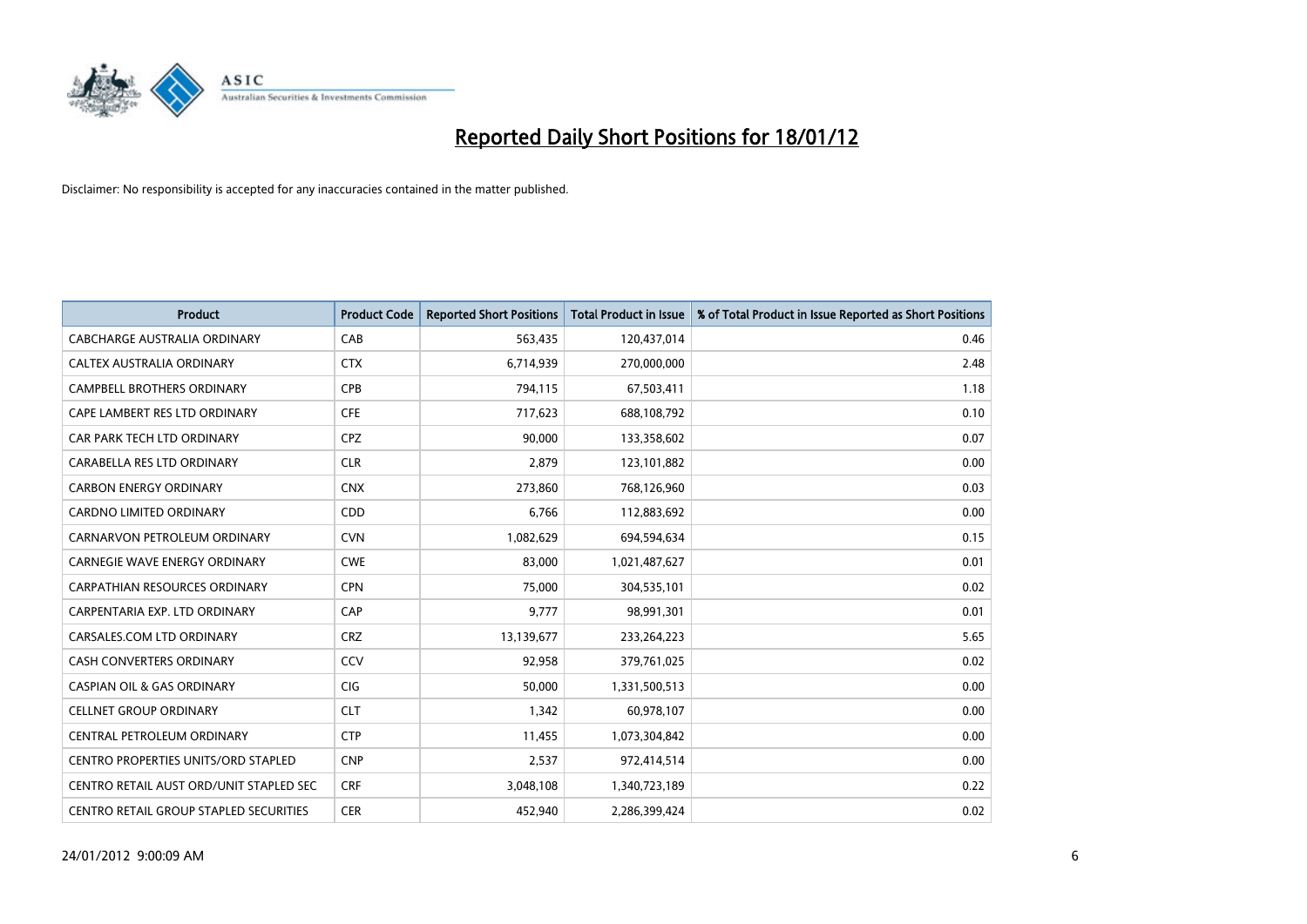

| <b>Product</b>                          | <b>Product Code</b> | <b>Reported Short Positions</b> | <b>Total Product in Issue</b> | % of Total Product in Issue Reported as Short Positions |
|-----------------------------------------|---------------------|---------------------------------|-------------------------------|---------------------------------------------------------|
| <b>CERAMIC FUEL CELLS ORDINARY</b>      | <b>CFU</b>          | 231,724                         | 1,366,298,863                 | 0.02                                                    |
| CERRO RESOURCES NL ORDINARY             | <b>CIO</b>          | 7,969                           | 748,768,606                   | 0.00                                                    |
| <b>CFS RETAIL PROPERTY UNITS</b>        | <b>CFX</b>          | 78,636,878                      | 2,839,591,911                 | 2.79                                                    |
| <b>CGA MINING LIMITED ORDINARY</b>      | <b>CGX</b>          | 9,024                           | 333,475,726                   | 0.00                                                    |
| <b>CHALICE GOLD MINES ORDINARY</b>      | <b>CHN</b>          | 200                             | 250,030,886                   | 0.00                                                    |
| CHALLENGER DIV.PRO. STAPLED UNITS       | <b>CDI</b>          | 98,126                          | 883,903,667                   | 0.00                                                    |
| CHALLENGER INFRAST. STAPLED UNITS       | <b>CIF</b>          | 7,768                           | 316,223,785                   | 0.00                                                    |
| <b>CHALLENGER LIMITED ORDINARY</b>      | <b>CGF</b>          | 8,157,588                       | 552,513,723                   | 1.48                                                    |
| CHANDLER MACLEOD LTD ORDINARY           | <b>CMG</b>          | 11,970                          | 466,466,720                   | 0.00                                                    |
| CHARTER HALL GROUP STAPLED US PROHIBIT. | <b>CHC</b>          | 139,107                         | 308,092,325                   | 0.03                                                    |
| <b>CHARTER HALL OFFICE UNIT</b>         | COO                 | 6,269,937                       | 493,319,730                   | 1.26                                                    |
| <b>CHARTER HALL RETAIL UNITS</b>        | <b>COR</b>          | 1,816,703                       | 299,628,571                   | 0.61                                                    |
| <b>CHORUS LIMITED ORDINARY</b>          | <b>CNU</b>          | 1,260,267                       | 385,082,123                   | 0.32                                                    |
| CITIGOLD CORP LTD ORDINARY              | <b>CTO</b>          | 1,682,665                       | 1,105,078,301                 | 0.15                                                    |
| CLINUVEL PHARMACEUT, ORDINARY           | <b>CUV</b>          | 4,127                           | 30,844,206                    | 0.01                                                    |
| <b>CLOUGH LIMITED ORDINARY</b>          | <b>CLO</b>          | 122,127                         | 769,416,269                   | 0.02                                                    |
| COAL OF AFRICA LTD ORDINARY             | <b>CZA</b>          | 379,777                         | 662,284,573                   | 0.05                                                    |
| COALSPUR MINES LTD ORDINARY             | <b>CPL</b>          | 1,336,133                       | 579,768,744                   | 0.23                                                    |
| COCA-COLA AMATIL ORDINARY               | <b>CCL</b>          | 12,607,558                      | 759,567,552                   | 1.66                                                    |
| COCHLEAR LIMITED ORDINARY               | <b>COH</b>          | 4,572,617                       | 56,902,433                    | 8.02                                                    |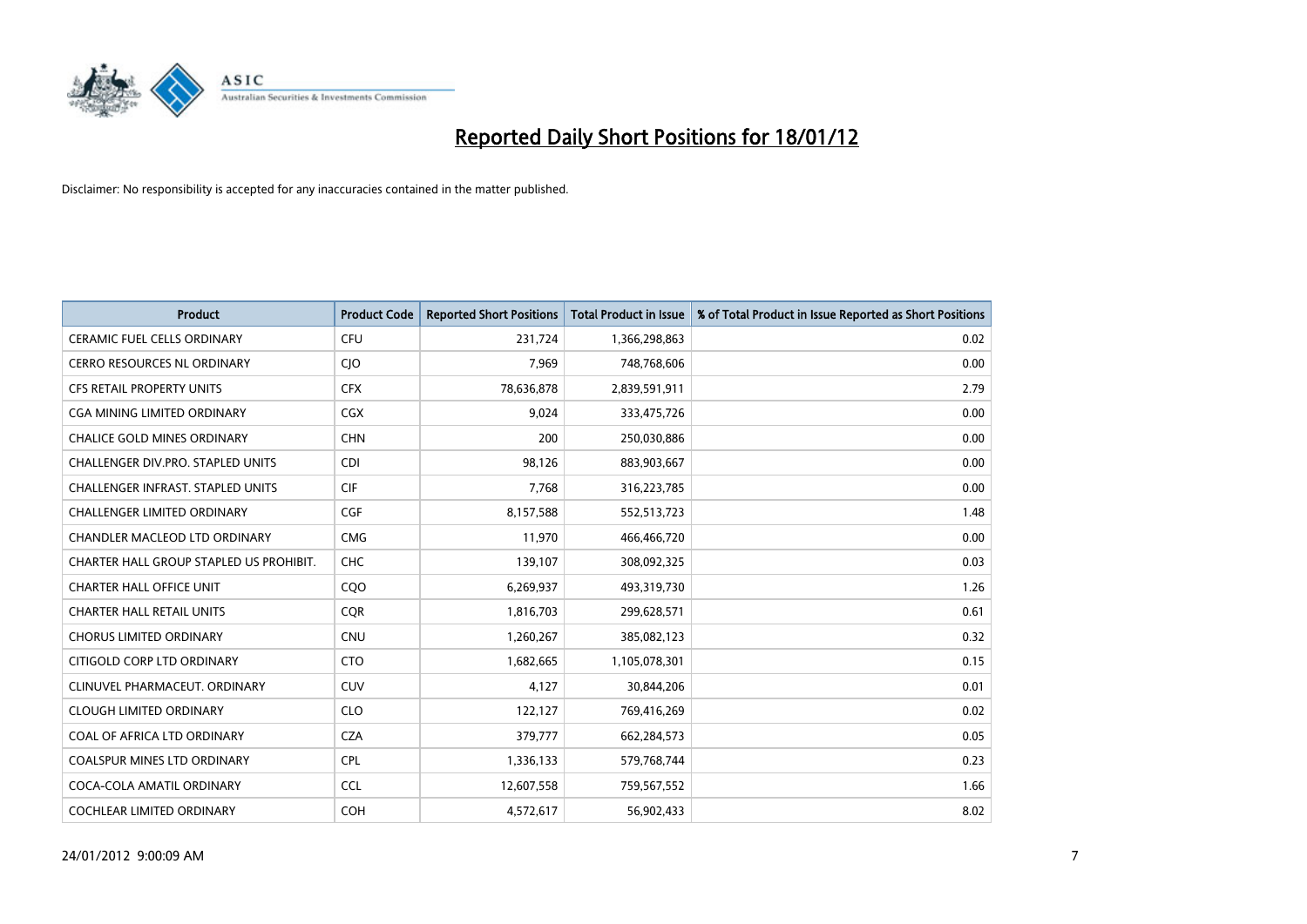

| <b>Product</b>                          | <b>Product Code</b> | <b>Reported Short Positions</b> | <b>Total Product in Issue</b> | % of Total Product in Issue Reported as Short Positions |
|-----------------------------------------|---------------------|---------------------------------|-------------------------------|---------------------------------------------------------|
| <b>COCKATOO COAL ORDINARY</b>           | <b>COK</b>          | 8,162,035                       | 1,016,196,908                 | 0.80                                                    |
| <b>COFFEY INTERNATIONAL ORDINARY</b>    | <b>COF</b>          | 99,142                          | 239,260,027                   | 0.04                                                    |
| <b>COKAL LTD ORDINARY</b>               | <b>CKA</b>          | 836,185                         | 384,039,702                   | 0.21                                                    |
| COLLINS FOODS LTD ORDINARY              | <b>CKF</b>          | 34,926                          | 93,000,003                    | 0.04                                                    |
| COMMONWEALTH BANK, ORDINARY             | <b>CBA</b>          | 35,870,966                      | 1,581,280,593                 | 2.24                                                    |
| <b>COMMONWEALTH PROP ORDINARY UNITS</b> | <b>CPA</b>          | 30,432,688                      | 2,458,123,552                 | 1.23                                                    |
| <b>COMPASS RESOURCES ORDINARY</b>       | <b>CMR</b>          | 115,000                         | 1,403,744,100                 | 0.00                                                    |
| <b>COMPUTERSHARE LTD ORDINARY</b>       | CPU                 | 7,533,514                       | 555,664,059                   | 1.33                                                    |
| CONSOLIDATED MEDIA. ORDINARY            | <b>CMI</b>          | 1,527,412                       | 561,834,996                   | 0.26                                                    |
| <b>CONTANGO MICROCAP ORDINARY</b>       | <b>CTN</b>          | 7,500                           | 147,467,406                   | 0.01                                                    |
| CONTINENTAL COAL LTD ORDINARY           | CCC                 | 48,535                          | 399,224,054                   | 0.01                                                    |
| <b>COOPER ENERGY LTD ORDINARY</b>       | <b>COE</b>          | 1,858,594                       | 292,791,528                   | 0.64                                                    |
| <b>COPPER STRIKE LTD ORDINARY</b>       | <b>CSE</b>          | 714                             | 129,455,571                   | 0.00                                                    |
| <b>CORDLIFE LIMITED ORDINARY</b>        | CBB                 |                                 | 150,887,354                   | 0.00                                                    |
| <b>CREDIT CORP GROUP ORDINARY</b>       | <b>CCP</b>          | 12,341                          | 45,571,114                    | 0.03                                                    |
| <b>CROMWELL PROP STAPLED SECURITIES</b> | <b>CMW</b>          | 87,748                          | 1,112,401,436                 | 0.01                                                    |
| <b>CROWN LIMITED ORDINARY</b>           | <b>CWN</b>          | 3,207,695                       | 728,394,185                   | 0.43                                                    |
| <b>CSG LIMITED ORDINARY</b>             | CSV                 | 573,053                         | 282,567,499                   | 0.20                                                    |
| <b>CSL LIMITED ORDINARY</b>             | <b>CSL</b>          | 5,985,007                       | 519,894,533                   | 1.14                                                    |
| <b>CSR LIMITED ORDINARY</b>             | <b>CSR</b>          | 21,272,522                      | 506,000,315                   | 4.19                                                    |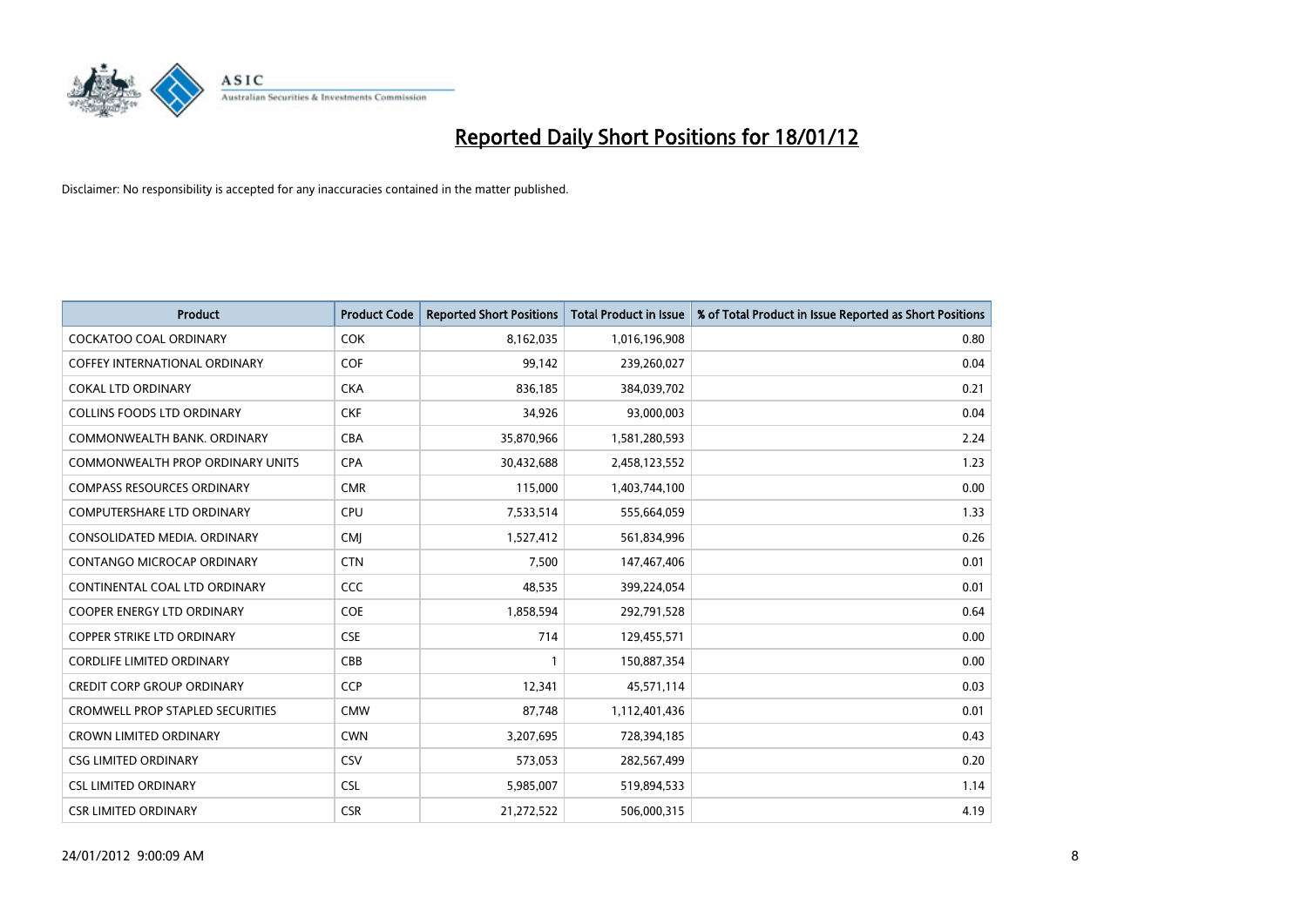

| <b>Product</b>                     | <b>Product Code</b> | <b>Reported Short Positions</b> | <b>Total Product in Issue</b> | % of Total Product in Issue Reported as Short Positions |
|------------------------------------|---------------------|---------------------------------|-------------------------------|---------------------------------------------------------|
| <b>CUDECO LIMITED ORDINARY</b>     | CDU                 | 2,623,665                       | 160,018,572                   | 1.64                                                    |
| <b>CUSTOMERS LIMITED ORDINARY</b>  | <b>CUS</b>          | 17,950                          | 134,869,357                   | 0.01                                                    |
| DART ENERGY LTD ORDINARY           | <b>DTE</b>          | 6,645,535                       | 734,931,470                   | 0.92                                                    |
| DAVID JONES LIMITED ORDINARY       | <b>DJS</b>          | 55,933,827                      | 524,940,325                   | 10.64                                                   |
| DECMIL GROUP LIMITED ORDINARY      | <b>DCG</b>          | 130,985                         | 165,692,757                   | 0.07                                                    |
| DEEP YELLOW LIMITED ORDINARY       | <b>DYL</b>          | 15,876                          | 1,128,736,403                 | 0.00                                                    |
| DEVINE LIMITED ORDINARY            | <b>DVN</b>          | 1,011                           | 158,730,556                   | 0.00                                                    |
| DEXUS PROPERTY GROUP STAPLED UNITS | <b>DXS</b>          | 26,704,616                      | 4,839,024,176                 | 0.55                                                    |
| DISCOVERY METALS LTD ORDINARY      | <b>DML</b>          | 7,647,955                       | 442,128,231                   | 1.73                                                    |
| DOMINO PIZZA ENTERPR ORDINARY      | <b>DMP</b>          | 39,918                          | 69,174,674                    | 0.05                                                    |
| DOWNER EDI LIMITED ORDINARY        | <b>DOW</b>          | 6,489,843                       | 429,100,296                   | 1.50                                                    |
| DUET GROUP STAPLED US PROHIBIT.    | <b>DUE</b>          | 12,397,173                      | 1,091,628,341                 | 1.14                                                    |
| DULUXGROUP LIMITED ORDINARY        | <b>DLX</b>          | 11,224,946                      | 367,456,259                   | 3.04                                                    |
| DWS LTD ORDINARY                   | <b>DWS</b>          | 41                              | 132,362,763                   | 0.00                                                    |
| DYESOL LIMITED ORDINARY            | <b>DYE</b>          | 671,158                         | 162,805,799                   | 0.41                                                    |
| ECHO ENTERTAINMENT ORDINARY        | <b>EGP</b>          | 5,187,802                       | 688,019,737                   | 0.73                                                    |
| ELDERS LIMITED ORDINARY            | <b>ELD</b>          | 15,553,181                      | 448,598,480                   | 3.46                                                    |
| ELDORADO GOLD CORP CDI 1:1         | EAU                 | 37,067                          | 9,175,768                     | 0.39                                                    |
| ELEMENTAL MINERALS ORDINARY        | <b>ELM</b>          | 268,750                         | 229,037,236                   | 0.10                                                    |
| ELEMENTOS LIMITED ORDINARY         | <b>ELT</b>          | 16                              | 82,383,526                    | 0.00                                                    |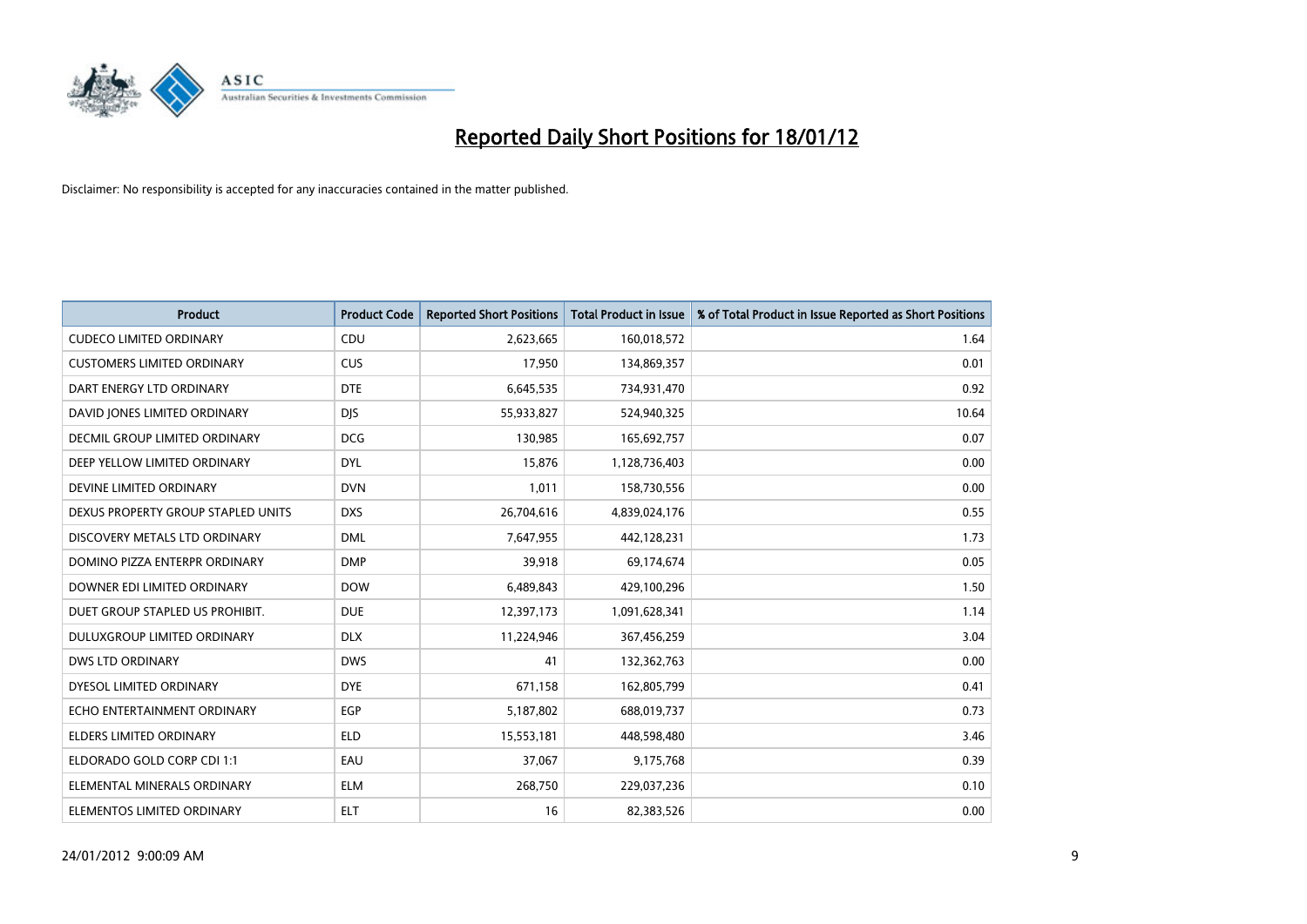

| <b>Product</b>                        | <b>Product Code</b> | <b>Reported Short Positions</b> | <b>Total Product in Issue</b> | % of Total Product in Issue Reported as Short Positions |
|---------------------------------------|---------------------|---------------------------------|-------------------------------|---------------------------------------------------------|
| ELIXIR PETROLEUM LTD ORDINARY         | <b>EXR</b>          | 324,400                         | 217,288,472                   | 0.15                                                    |
| <b>EMECO HOLDINGS ORDINARY</b>        | <b>EHL</b>          | 1,010,585                       | 631,237,586                   | 0.16                                                    |
| <b>ENDEAVOUR MIN CORP CDI 1:1</b>     | <b>EVR</b>          | 22,931                          | 129,197,662                   | 0.01                                                    |
| ENERGY RESOURCES ORDINARY 'A'         | <b>ERA</b>          | 3,653,564                       | 517,725,062                   | 0.68                                                    |
| <b>ENERGY WORLD CORPOR, ORDINARY</b>  | <b>EWC</b>          | 21,198,684                      | 1,734,166,672                 | 1.23                                                    |
| <b>ENTEK ENERGY LTD ORDINARY</b>      | <b>ETE</b>          | 489.903                         | 510,657,387                   | 0.10                                                    |
| <b>ENTELLECT LIMITED ORDINARY</b>     | <b>ESN</b>          | 464,050                         | 985,337,932                   | 0.05                                                    |
| ENVESTRA LIMITED ORDINARY             | <b>ENV</b>          | 1,457,506                       | 1,547,890,032                 | 0.09                                                    |
| EQUATORIAL RES LTD ORDINARY           | EQX                 | 133                             | 114,348,553                   | 0.00                                                    |
| EVOLUTION MINING LTD ORDINARY         | <b>EVN</b>          | 1,105,475                       | 700,995,107                   | 0.15                                                    |
| EXOMA ENERGY LIMITED ORDINARY         | <b>EXE</b>          | 281,678                         | 417,357,759                   | 0.07                                                    |
| EXTRACT RESOURCES ORDINARY            | <b>EXT</b>          | 929,236                         | 251,159,163                   | 0.35                                                    |
| FAIRFAX MEDIA LTD ORDINARY            | <b>FXI</b>          | 289,039,791                     | 2,351,955,725                 | 12.30                                                   |
| <b>FANTASTIC HOLDINGS ORDINARY</b>    | <b>FAN</b>          | 1,220                           | 102,739,538                   | 0.00                                                    |
| FAR LTD ORDINARY                      | <b>FAR</b>          | 21,000,000                      | 2,150,080,157                 | 0.98                                                    |
| FISHER & PAYKEL APP. ORDINARY         | <b>FPA</b>          | 18,298                          | 724,235,162                   | 0.00                                                    |
| FKP PROPERTY GROUP STAPLED SECURITIES | <b>FKP</b>          | 24,659,312                      | 1,197,968,723                 | 2.04                                                    |
| FLEETWOOD CORP ORDINARY               | <b>FWD</b>          | 243,387                         | 58,850,214                    | 0.41                                                    |
| FLETCHER BUILDING ORDINARY            | <b>FBU</b>          | 10,733,570                      | 680,739,504                   | 1.59                                                    |
| FLEXIGROUP LIMITED ORDINARY           | <b>FXL</b>          | 59,896                          | 279,268,329                   | 0.02                                                    |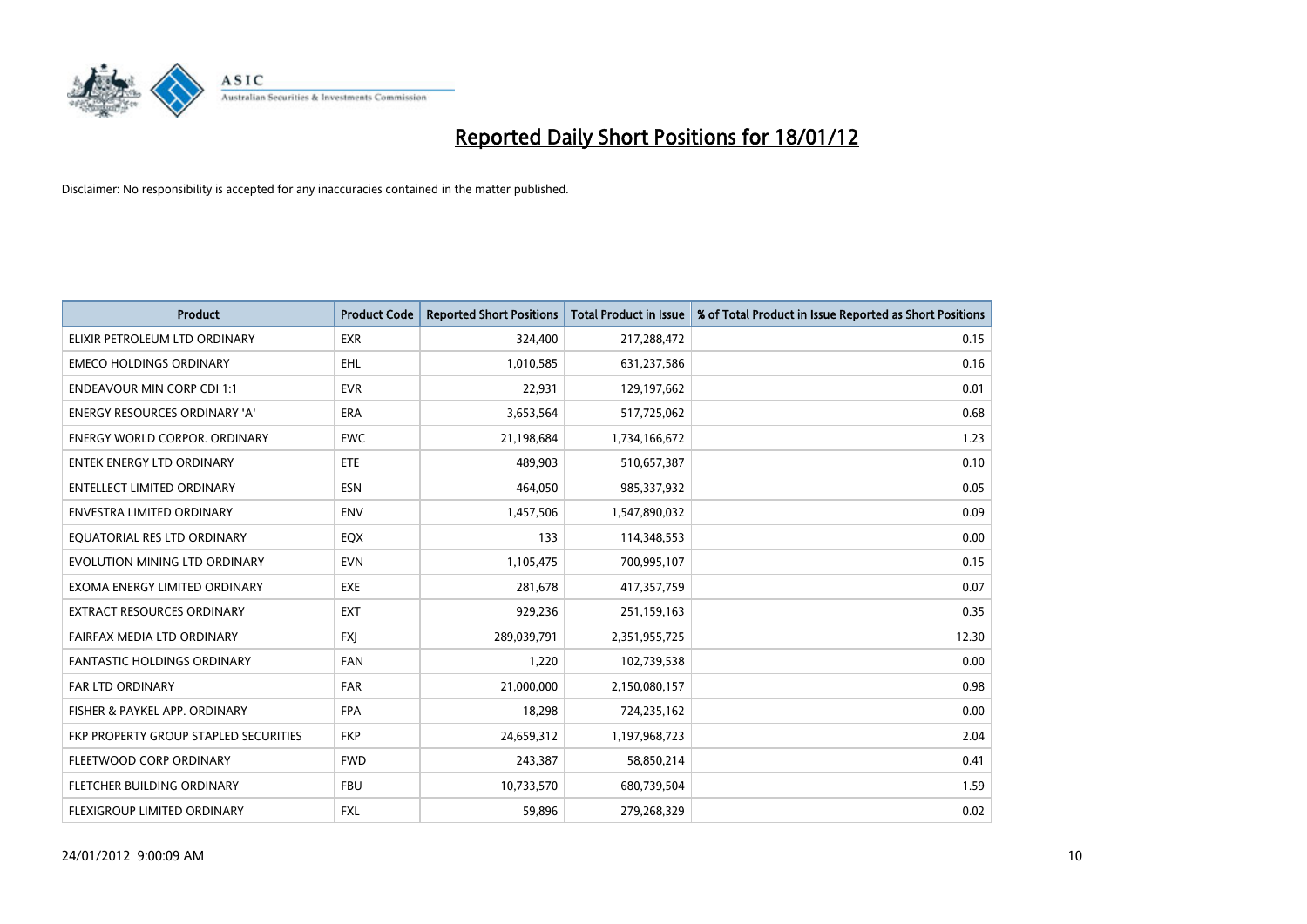

| <b>Product</b>                            | <b>Product Code</b> | <b>Reported Short Positions</b> | <b>Total Product in Issue</b> | % of Total Product in Issue Reported as Short Positions |
|-------------------------------------------|---------------------|---------------------------------|-------------------------------|---------------------------------------------------------|
| <b>FLIGHT CENTRE ORDINARY</b>             | <b>FLT</b>          | 9,642,980                       | 100,005,264                   | 9.62                                                    |
| FLINDERS MINES LTD ORDINARY               | <b>FMS</b>          | 30,329,938                      | 1,821,300,404                 | 1.67                                                    |
| <b>FOCUS MINERALS LTD ORDINARY</b>        | <b>FML</b>          | 407,338                         | 4,320,773,701                 | 0.00                                                    |
| FORGE GROUP LIMITED ORDINARY              | FGE                 | 105,202                         | 83,469,014                    | 0.12                                                    |
| FORTE ENERGY NL ORDINARY                  | <b>FTE</b>          | 2,667,039                       | 695,589,311                   | 0.38                                                    |
| FORTESCUE METALS GRP ORDINARY             | <b>FMG</b>          | 70,659,699                      | 3,113,798,659                 | 2.23                                                    |
| <b>FUNTASTIC LIMITED ORDINARY</b>         | <b>FUN</b>          | 322,528                         | 340,997,682                   | 0.09                                                    |
| <b>G.U.D. HOLDINGS ORDINARY</b>           | GUD                 | 517,897                         | 70,107,387                    | 0.72                                                    |
| <b>GALAXY RESOURCES ORDINARY</b>          | <b>GXY</b>          | 2,816,254                       | 323,327,000                   | 0.85                                                    |
| <b>GEODYNAMICS LIMITED ORDINARY</b>       | GDY                 | 34,326                          | 363,690,627                   | 0.01                                                    |
| <b>GINDALBIE METALS LTD ORDINARY</b>      | <b>GBG</b>          | 27,992,464                      | 1,247,487,454                 | 2.24                                                    |
| <b>GLOBAL MINING ORDINARY</b>             | <b>GMI</b>          | 8,951                           | 182,363,570                   | 0.00                                                    |
| <b>GLOUCESTER COAL ORDINARY</b>           | GCL                 | 1,260,284                       | 202,905,967                   | 0.63                                                    |
| <b>GME RESOURCES LTD ORDINARY</b>         | <b>GME</b>          | 800                             | 322,635,902                   | 0.00                                                    |
| <b>GOLDEN WEST RESOURCE ORDINARY</b>      | <b>GWR</b>          | 1,617                           | 192,142,447                   | 0.00                                                    |
| <b>GOODMAN FIELDER, ORDINARY</b>          | GFF                 | 89,524,212                      | 1,955,559,207                 | 4.57                                                    |
| <b>GOODMAN GROUP STAPLED US PROHIBIT.</b> | <b>GMG</b>          | 25,937,241                      | 7,699,816,741                 | 0.34                                                    |
| <b>GPT GROUP STAPLED SEC.</b>             | <b>GPT</b>          | 21,430,927                      | 1,812,767,108                 | 1.18                                                    |
| <b>GRAINCORP LIMITED A CLASS ORDINARY</b> | <b>GNC</b>          | 794,564                         | 198,318,900                   | 0.39                                                    |
| <b>GRANGE RESOURCES, ORDINARY</b>         | <b>GRR</b>          | 161,596                         | 1,154,359,727                 | 0.00                                                    |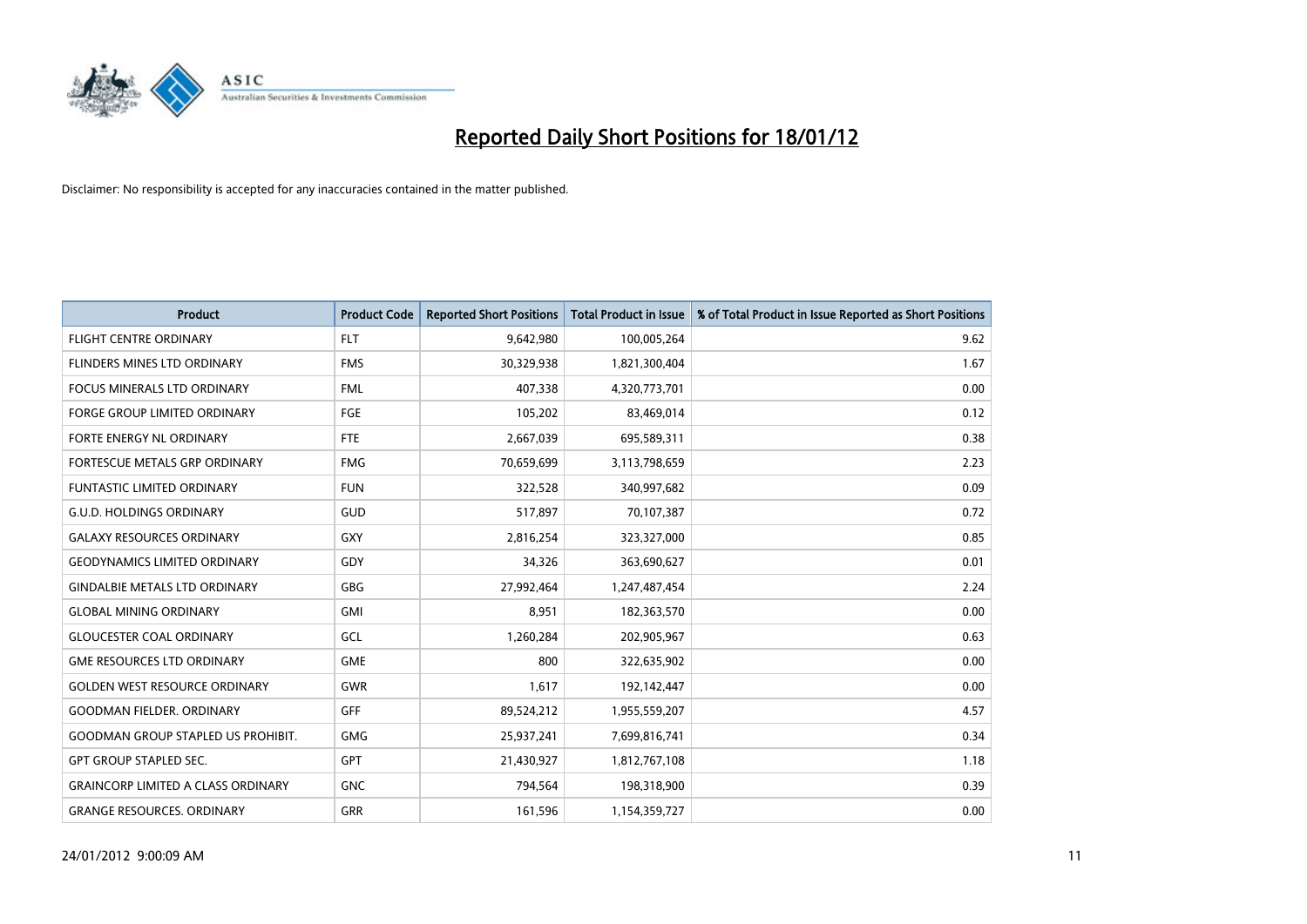

| <b>Product</b>                        | <b>Product Code</b> | <b>Reported Short Positions</b> | <b>Total Product in Issue</b> | % of Total Product in Issue Reported as Short Positions |
|---------------------------------------|---------------------|---------------------------------|-------------------------------|---------------------------------------------------------|
| <b>GREENCAP LIMITED ORDINARY</b>      | GCG                 |                                 | 262,515,385                   | 0.00                                                    |
| <b>GREENLAND MIN EN LTD ORDINARY</b>  | GGG                 | 3,274,248                       | 416,390,488                   | 0.77                                                    |
| <b>GRYPHON MINERALS LTD ORDINARY</b>  | GRY                 | 1,304,348                       | 348,164,983                   | 0.38                                                    |
| <b>GUILDFORD COAL LTD ORDINARY</b>    | <b>GUF</b>          | 1,310,899                       | 230,523,734                   | 0.57                                                    |
| <b>GUINNESS PEAT GROUP. CDI 1:1</b>   | <b>GPG</b>          | 54                              | 282,039,580                   | 0.00                                                    |
| <b>GUNNS LIMITED ORDINARY</b>         | <b>GNS</b>          | 42,453,782                      | 848,401,559                   | 4.98                                                    |
| <b>GWA GROUP LTD ORDINARY</b>         | <b>GWA</b>          | 11,685,663                      | 301,525,014                   | 3.87                                                    |
| <b>HARVEY NORMAN ORDINARY</b>         | <b>HVN</b>          | 63,738,760                      | 1,062,316,784                 | 6.00                                                    |
| HASTIE GROUP LIMITED ORDINARY         | <b>HST</b>          | 232,234                         | 137,353,504                   | 0.16                                                    |
| HASTINGS DIVERSIFIED STAPLED SECURITY | <b>HDF</b>          | 1,943,318                       | 530,001,072                   | 0.37                                                    |
| <b>HAVILAH RESOURCES NL ORDINARY</b>  | <b>HAV</b>          | 57,777                          | 100,760,877                   | 0.06                                                    |
| HEARTWARE INT INC CDI 35:1            | <b>HIN</b>          | 272,008                         | 43,772,855                    | 0.62                                                    |
| <b>HENDERSON GROUP CDI 1:1</b>        | HGG                 | 11,679,765                      | 666,703,844                   | 1.75                                                    |
| HFA HOLDINGS LIMITED ORDINARY         | <b>HFA</b>          | 16,273                          | 117,332,831                   | 0.01                                                    |
| <b>HIGHLANDS PACIFIC ORDINARY</b>     | <b>HIG</b>          | 2,459,484                       | 686,082,148                   | 0.36                                                    |
| HILLGROVE RES LTD ORDINARY            | <b>HGO</b>          | 8,173,980                       | 793,698,575                   | 1.02                                                    |
| HILLS HOLDINGS LTD ORDINARY           | <b>HIL</b>          | 3,704,012                       | 246,349,244                   | 1.51                                                    |
| HORIZON OIL LIMITED ORDINARY          | <b>HZN</b>          | 21,724,233                      | 1,130,811,515                 | 1.92                                                    |
| HUNNU COAL LIMITED ORDINARY           | <b>HUN</b>          | 14,613                          | 218,565,002                   | 0.00                                                    |
| <b>ICON ENERGY LIMITED ORDINARY</b>   | <b>ICN</b>          | 4,130                           | 469,301,394                   | 0.00                                                    |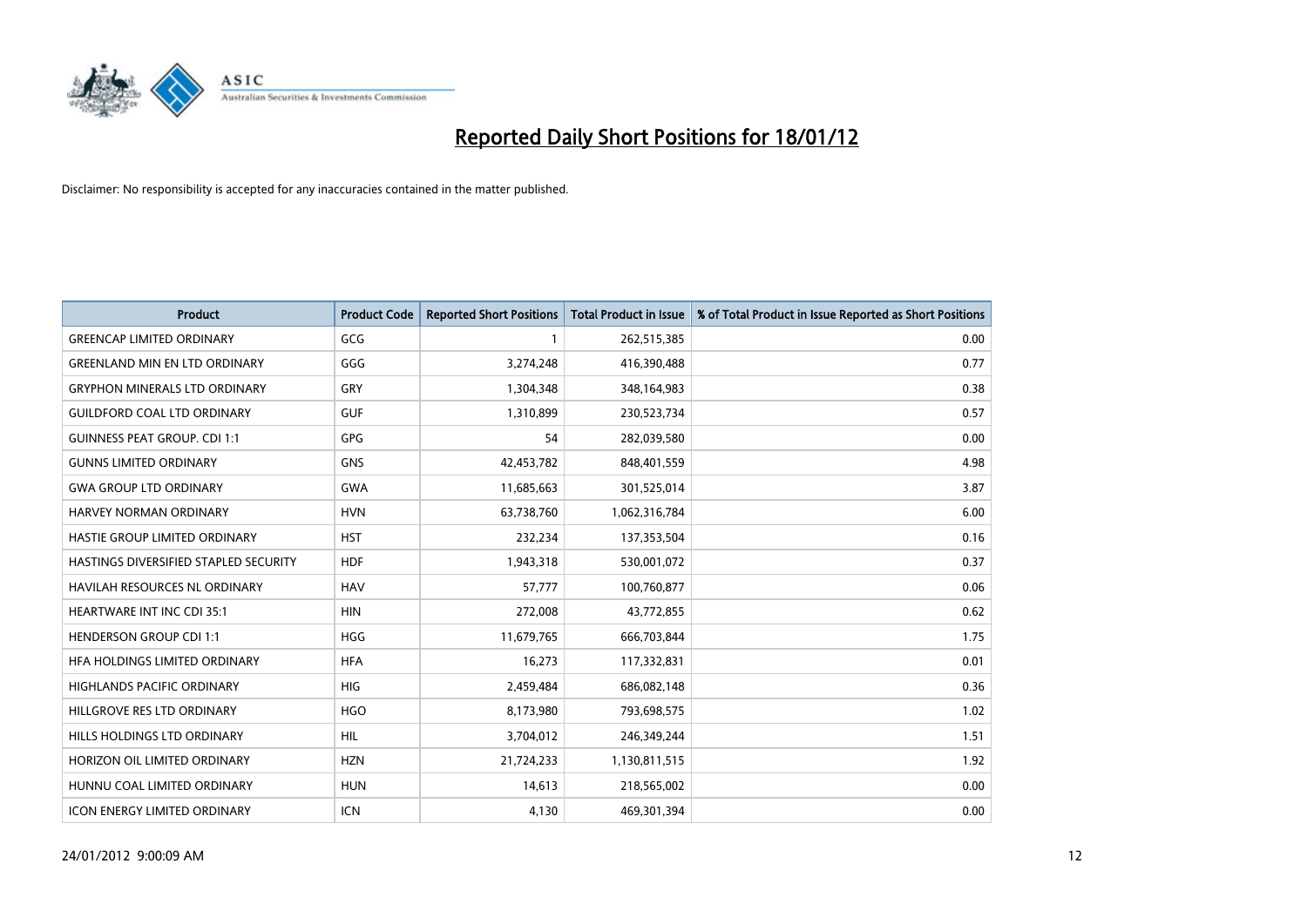

| <b>Product</b>                                | <b>Product Code</b> | <b>Reported Short Positions</b> | <b>Total Product in Issue</b> | % of Total Product in Issue Reported as Short Positions |
|-----------------------------------------------|---------------------|---------------------------------|-------------------------------|---------------------------------------------------------|
| <b>IINET LIMITED ORDINARY</b>                 | <b>IIN</b>          | 122,617                         | 148,896,183                   | 0.08                                                    |
| ILUKA RESOURCES ORDINARY                      | ILU                 | 16,619,650                      | 418,700,517                   | 3.96                                                    |
| <b>IMDEX LIMITED ORDINARY</b>                 | <b>IMD</b>          | 804,229                         | 205,055,435                   | 0.40                                                    |
| IMF (AUSTRALIA) LTD ORDINARY                  | <b>IMF</b>          | 329,821                         | 123,828,193                   | 0.26                                                    |
| <b>IMX RESOURCES LTD ORDINARY</b>             | <b>IXR</b>          | 20,000                          | 262,612,803                   | 0.01                                                    |
| <b>INCITEC PIVOT ORDINARY</b>                 | IPL                 | 3,748,362                       | 1,628,730,107                 | 0.23                                                    |
| INDEPENDENCE GROUP ORDINARY                   | <b>IGO</b>          | 6,435,999                       | 232,525,035                   | 2.78                                                    |
| INDOPHIL RESOURCES ORDINARY                   | <b>IRN</b>          | 1,132,318                       | 1,062,104,527                 | 0.09                                                    |
| <b>INDUSTREA LIMITED ORDINARY</b>             | IDL                 | 980,153                         | 368,992,435                   | 0.26                                                    |
| <b>INFIGEN ENERGY STAPLED SECURITIES</b>      | <b>IFN</b>          | 5,644,231                       | 762,265,972                   | 0.75                                                    |
| ING RE COM GROUP STAPLED SECURITIES           | ILF.                | 3,583                           | 441,029,194                   | 0.00                                                    |
| <b>INSURANCE AUSTRALIA ORDINARY</b>           | IAG                 | 5,469,672                       | 2,079,034,021                 | 0.24                                                    |
| <b>INTEGRA MINING LTD, ORDINARY</b>           | <b>IGR</b>          | 5,162,710                       | 846,293,881                   | 0.61                                                    |
| <b>INTREPID MINES ORDINARY</b>                | <b>IAU</b>          | 3,306,288                       | 523,813,947                   | 0.65                                                    |
| <b>INVESTA OFFICE FUND STAPLED SECURITIES</b> | <b>IOF</b>          | 8,131,092                       | 2,657,463,999                 | 0.29                                                    |
| <b>INVOCARE LIMITED ORDINARY</b>              | IVC                 | 1,931,074                       | 110,030,298                   | 1.75                                                    |
| ION LIMITED ORDINARY                          | <b>ION</b>          | 164,453                         | 256,365,105                   | 0.06                                                    |
| <b>IOOF HOLDINGS LTD ORDINARY</b>             | <b>IFL</b>          | 913,023                         | 229,794,395                   | 0.40                                                    |
| <b>IRESS MARKET TECH. ORDINARY</b>            | <b>IRE</b>          | 1,454,799                       | 127,036,010                   | 1.14                                                    |
| <b>IRON ORE HOLDINGS ORDINARY</b>             | <b>IOH</b>          | 14,525                          | 166,087,005                   | 0.01                                                    |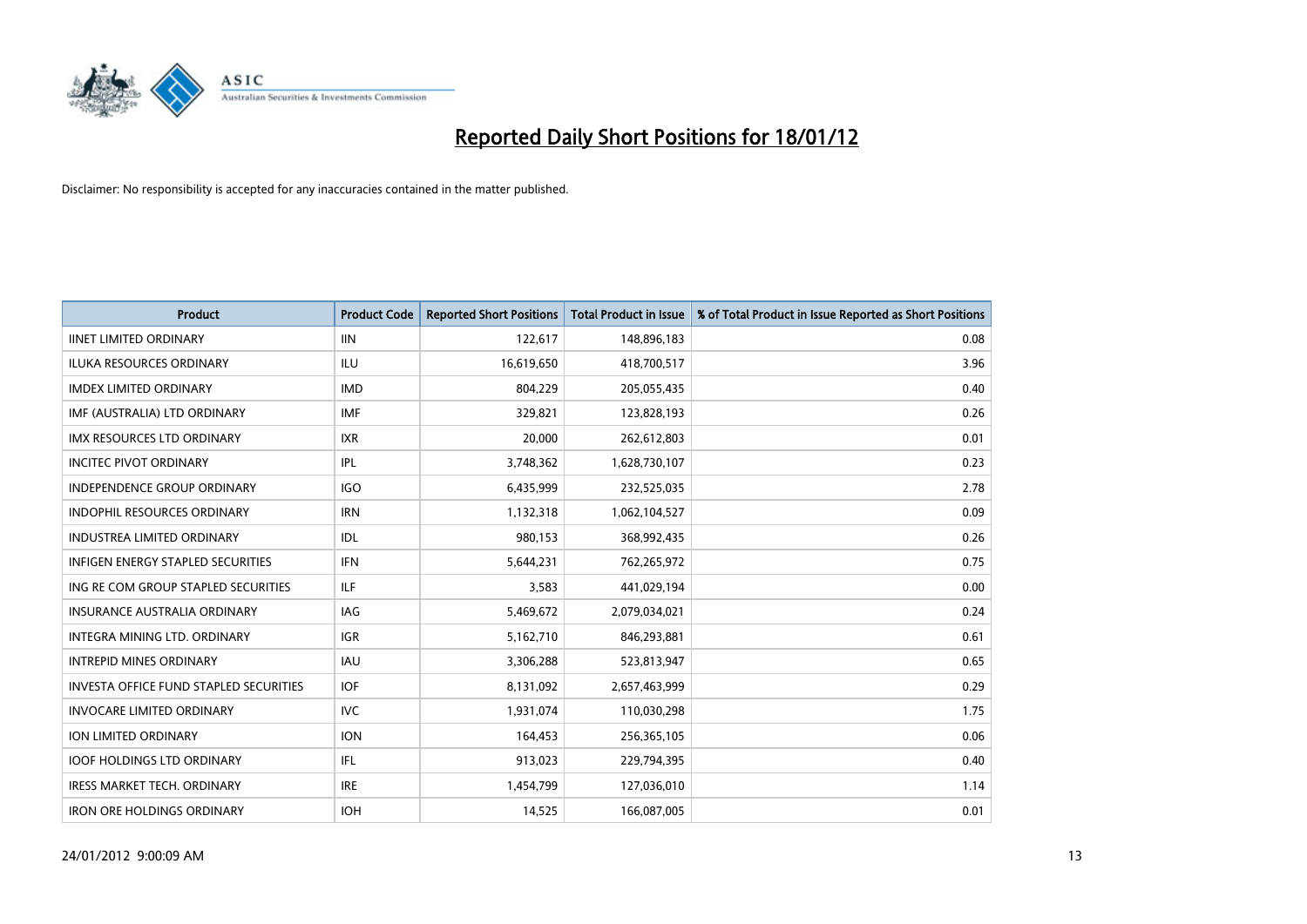

| <b>Product</b>                                  | <b>Product Code</b> | <b>Reported Short Positions</b> | <b>Total Product in Issue</b> | % of Total Product in Issue Reported as Short Positions |
|-------------------------------------------------|---------------------|---------------------------------|-------------------------------|---------------------------------------------------------|
| ISHARES MSCI AUS 200 ISHARES MSCI AUS 200       | <b>IOZ</b>          | 74,090                          | 2,927,373                     | 2.53                                                    |
| ISHARES S&P HIGH DIV ISHARES S&P HIGH DIV       | <b>IHD</b>          | 99,554                          | 2,503,027                     | 3.98                                                    |
| ISHARES SMALL ORDS ISHARES SMALL ORDS           | <b>ISO</b>          | 931,556                         | 5,403,165                     | 17.24                                                   |
| <b>IVANHOE AUSTRALIA ORDINARY</b>               | <b>IVA</b>          | 1,898,717                       | 552,385,295                   | 0.33                                                    |
| <b>JAMES HARDIE INDUST CHESS DEPOSITARY INT</b> | <b>IHX</b>          | 17,562,680                      | 435,721,099                   | 4.03                                                    |
| <b>JAMESON RESOURCES ORDINARY</b>               | <b>JAL</b>          | 1,600,000                       | 142,001,227                   | 1.13                                                    |
| <b>IB HI-FI LIMITED ORDINARY</b>                | <b>IBH</b>          | 22,149,002                      | 98,833,643                    | 22.42                                                   |
| KAGARA LTD ORDINARY                             | KZL                 | 13,607,343                      | 798,953,117                   | 1.71                                                    |
| KAROON GAS AUSTRALIA ORDINARY                   | <b>KAR</b>          | 2,852,157                       | 221,420,769                   | 1.27                                                    |
| KATHMANDU HOLD LTD ORDINARY                     | <b>KMD</b>          | 1,364,275                       | 200,000,000                   | 0.68                                                    |
| <b>KBL MINING LIMITED ORDINARY</b>              | <b>KBL</b>          | 1,820                           | 168,032,869                   | 0.00                                                    |
| <b>KEYBRIDGE CAPITAL ORDINARY</b>               | <b>KBC</b>          | 6,000                           | 172,070,564                   | 0.00                                                    |
| KINGSGATE CONSOLID. ORDINARY                    | <b>KCN</b>          | 3,625,886                       | 140,872,908                   | 2.60                                                    |
| KINGSROSE MINING LTD ORDINARY                   | <b>KRM</b>          | 128,153                         | 271,985,968                   | 0.04                                                    |
| LEIGHTON HOLDINGS ORDINARY                      | LEI                 | 6,753,070                       | 337,087,596                   | 1.99                                                    |
| LEND LEASE GROUP UNIT/ORD STAPLED               | LLC                 | 1,924,632                       | 571,804,090                   | 0.31                                                    |
| LINC ENERGY LTD ORDINARY                        | <b>LNC</b>          | 12,840,680                      | 504,487,631                   | 2.54                                                    |
| LIQUEFIED NATURAL ORDINARY                      | <b>LNG</b>          | 272,800                         | 267,699,015                   | 0.10                                                    |
| <b>LYNAS CORPORATION ORDINARY</b>               | <b>LYC</b>          | 129,495,665                     | 1,713,846,913                 | 7.58                                                    |
| M2 TELECOMMUNICATION ORDINARY                   | <b>MTU</b>          | 154,941                         | 124,493,385                   | 0.11                                                    |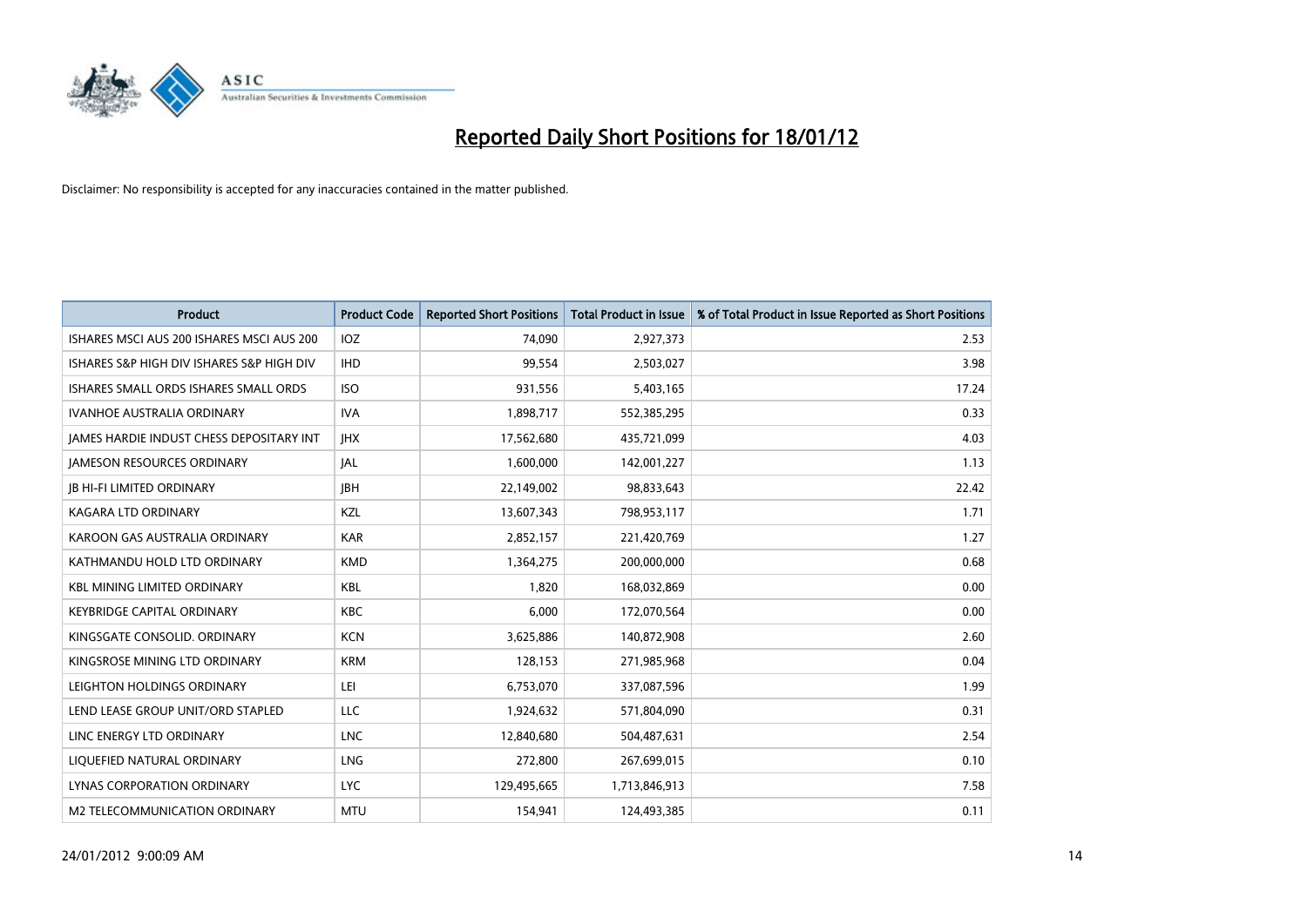

| <b>Product</b>                        | <b>Product Code</b> | <b>Reported Short Positions</b> | <b>Total Product in Issue</b> | % of Total Product in Issue Reported as Short Positions |
|---------------------------------------|---------------------|---------------------------------|-------------------------------|---------------------------------------------------------|
| <b>MACMAHON HOLDINGS ORDINARY</b>     | <b>MAH</b>          | 2,541,397                       | 738,631,705                   | 0.35                                                    |
| MACO ATLAS ROADS GRP ORDINARY STAPLED | <b>MQA</b>          | 10,734,337                      | 464,279,594                   | 2.31                                                    |
| MACQUARIE GROUP LTD ORDINARY          | <b>MOG</b>          | 7,633,322                       | 348,580,949                   | 2.21                                                    |
| MARENGO MINING ORDINARY               | <b>MGO</b>          | 39,850                          | 1,002,399,863                 | 0.00                                                    |
| <b>MATRIX C &amp; E LTD ORDINARY</b>  | <b>MCE</b>          | 522,132                         | 77,081,507                    | 0.67                                                    |
| MCMILLAN SHAKESPEARE ORDINARY         | <b>MMS</b>          | 94,351                          | 70,639,319                    | 0.13                                                    |
| <b>MCPHERSON'S LTD ORDINARY</b>       | <b>MCP</b>          | 15,360                          | 72,401,758                    | 0.02                                                    |
| MEDUSA MINING LTD ORDINARY            | <b>MML</b>          | 1,353,445                       | 188,903,911                   | 0.72                                                    |
| MELBOURNE IT LIMITED ORDINARY         | <b>MLB</b>          | 136,142                         | 81,352,178                    | 0.17                                                    |
| MEO AUSTRALIA LTD ORDINARY            | <b>MEO</b>          | 11,406,326                      | 539,913,260                   | 2.11                                                    |
| MERMAID MARINE ORDINARY               | <b>MRM</b>          | 321,483                         | 217,833,136                   | 0.15                                                    |
| MESOBLAST LIMITED ORDINARY            | <b>MSB</b>          | 7,193,552                       | 282,288,361                   | 2.57                                                    |
| METALS X LIMITED ORDINARY             | <b>MLX</b>          | 665,340                         | 1,324,600,410                 | 0.06                                                    |
| METCASH LIMITED ORDINARY              | <b>MTS</b>          | 30,413,977                      | 771,345,864                   | 3.90                                                    |
| METGASCO LIMITED ORDINARY             | <b>MEL</b>          | 333,298                         | 338,592,672                   | 0.10                                                    |
| METMINCO LIMITED ORDINARY             | <b>MNC</b>          | 2,867,472                       | 1,749,541,573                 | 0.16                                                    |
| MHM METALS LIMITED ORDINARY           | <b>MHM</b>          | 15,414                          | 103,730,493                   | 0.01                                                    |
| MICLYN EXP OFFSHR ORDINARY            | <b>MIO</b>          | 19,297                          | 278,515,705                   | 0.01                                                    |
| MINCOR RESOURCES NL ORDINARY          | <b>MCR</b>          | 1,034,010                       | 195,818,871                   | 0.52                                                    |
| MINEMAKERS LIMITED ORDINARY           | <b>MAK</b>          | 40,164                          | 228,236,727                   | 0.02                                                    |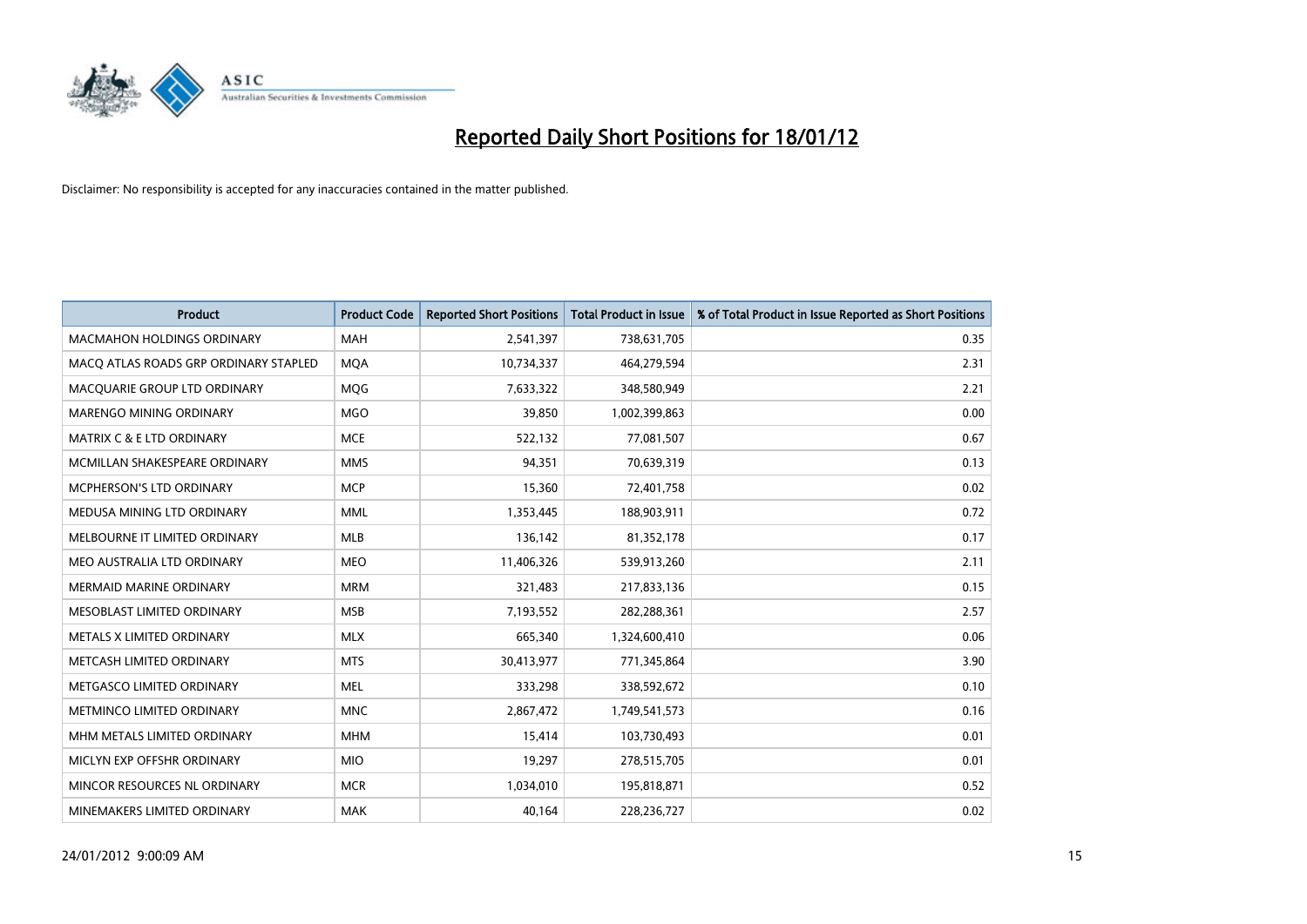

| <b>Product</b>                    | <b>Product Code</b> | <b>Reported Short Positions</b> | <b>Total Product in Issue</b> | % of Total Product in Issue Reported as Short Positions |
|-----------------------------------|---------------------|---------------------------------|-------------------------------|---------------------------------------------------------|
| MINERAL DEPOSITS ORDINARY         | <b>MDL</b>          | 166,985                         | 83,538,786                    | 0.20                                                    |
| MINERAL RESOURCES, ORDINARY       | <b>MIN</b>          | 777,854                         | 184,698,489                   | 0.41                                                    |
| MIRABELA NICKEL LTD ORDINARY      | <b>MBN</b>          | 12,689,075                      | 491,781,237                   | 2.57                                                    |
| MIRVAC GROUP STAPLED SECURITIES   | <b>MGR</b>          | 23,691,826                      | 3,416,996,915                 | 0.67                                                    |
| MOLOPO ENERGY LTD ORDINARY        | <b>MPO</b>          | 881,351                         | 245,579,810                   | 0.35                                                    |
| MOLY MINES LIMITED ORDINARY       | <b>MOL</b>          | 81,209                          | 384,893,989                   | 0.02                                                    |
| MONADELPHOUS GROUP ORDINARY       | <b>MND</b>          | 1,554,952                       | 88,674,327                    | 1.75                                                    |
| MORTGAGE CHOICE LTD ORDINARY      | <b>MOC</b>          | 2,023,973                       | 119,948,255                   | 1.68                                                    |
| <b>MOUNT GIBSON IRON ORDINARY</b> | <b>MGX</b>          | 5,029,977                       | 1,082,570,693                 | 0.46                                                    |
| MSF SUGAR LIMITED ORDINARY        | <b>MSF</b>          | 14,619                          | 69,248,422                    | 0.02                                                    |
| MULTIPLEX SITES SITES             | <b>MXUPA</b>        | 22                              | 4,500,000                     | 0.00                                                    |
| MURCHISON METALS LTD ORDINARY     | <b>MMX</b>          | 5,934,051                       | 442,771,024                   | 1.33                                                    |
| <b>MYER HOLDINGS LTD ORDINARY</b> | <b>MYR</b>          | 73,914,989                      | 583,384,551                   | 12.64                                                   |
| <b>MYSTATE LIMITED ORDINARY</b>   | <b>MYS</b>          | 3,638                           | 86,963,862                    | 0.00                                                    |
| NATIONAL AUST, BANK ORDINARY      | <b>NAB</b>          | 13,057,046                      | 2,238,481,005                 | 0.54                                                    |
| NATURAL FUEL LIMITED ORDINARY     | <b>NFL</b>          |                                 | 1,121,912                     | 0.00                                                    |
| NAVIGATOR RESOURCES ORDINARY      | <b>NAV</b>          | 500                             | 2,222,216,576                 | 0.00                                                    |
| NAVITAS LIMITED ORDINARY          | <b>NVT</b>          | 4,324,906                       | 375,318,628                   | 1.13                                                    |
| NEPTUNE MARINE ORDINARY           | <b>NMS</b>          | 182,253                         | 1,748,545,632                 | 0.01                                                    |
| NEWCREST MINING ORDINARY          | <b>NCM</b>          | 1,660,071                       | 765,849,811                   | 0.20                                                    |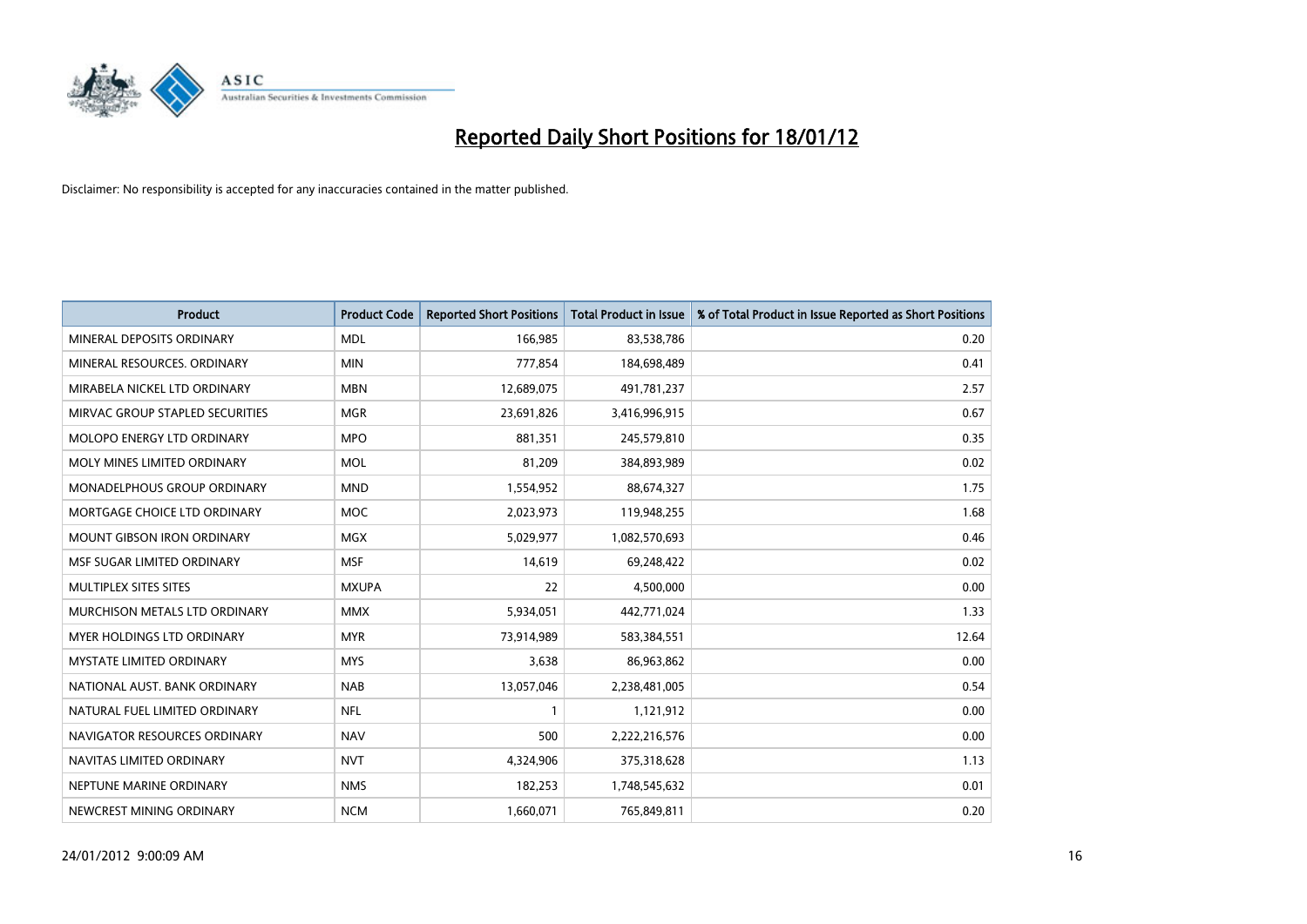

| <b>Product</b>                        | <b>Product Code</b> | <b>Reported Short Positions</b> | <b>Total Product in Issue</b> | % of Total Product in Issue Reported as Short Positions |
|---------------------------------------|---------------------|---------------------------------|-------------------------------|---------------------------------------------------------|
| NEWS CORP A NON-VOTING CDI            | <b>NWSLV</b>        | 3,061,823                       | 1,682,245,446                 | 0.18                                                    |
| NEWS CORP B VOTING CDI                | <b>NWS</b>          | 2,876,614                       | 798,520,953                   | 0.34                                                    |
| NEXBIS LIMITED ORDINARY               | <b>NBS</b>          | 63,733                          | 798,356,704                   | 0.01                                                    |
| NEXTDC LIMITED ORDINARY               | <b>NXT</b>          | 2,034                           | 123,533,558                   | 0.00                                                    |
| NEXUS ENERGY LIMITED ORDINARY         | <b>NXS</b>          | 6,911,048                       | 1,326,821,159                 | 0.52                                                    |
| NIB HOLDINGS LIMITED ORDINARY         | <b>NHF</b>          | 156,252                         | 466,733,110                   | 0.03                                                    |
| NIDO PETROLEUM ORDINARY               | <b>NDO</b>          | 117,303                         | 1,389,163,151                 | 0.01                                                    |
| NOBLE MINERAL RES ORDINARY            | <b>NMG</b>          | 1,325,001                       | 523,312,570                   | 0.25                                                    |
| NORTHERN IRON LTD ORDINARY            | <b>NFE</b>          | 841,362                         | 369,980,113                   | 0.22                                                    |
| NORTHERN STAR ORDINARY                | <b>NST</b>          | 90,870                          | 351,990,153                   | 0.03                                                    |
| NRW HOLDINGS LIMITED ORDINARY         | <b>NWH</b>          | 1,052,987                       | 278,888,011                   | 0.38                                                    |
| NUCOAL RESOURCES NL ORDINARY          | <b>NCR</b>          | 12,697                          | 441,150,707                   | 0.00                                                    |
| NUFARM LIMITED ORDINARY               | <b>NUF</b>          | 3,931,505                       | 262,018,057                   | 1.51                                                    |
| OAKTON LIMITED ORDINARY               | <b>OKN</b>          | 599,007                         | 93,800,235                    | 0.64                                                    |
| OCEANAGOLD CORP. CHESS DEPOSITARY INT | <b>OGC</b>          | 837,407                         | 262,656,605                   | 0.31                                                    |
| OCEANIA CAPITAL LTD ORDINARY          | <b>OCP</b>          | 2,500                           | 91,921,295                    | 0.00                                                    |
| OIL SEARCH LTD ORDINARY               | OSH                 | 8,441,485                       | 1,325,155,171                 | 0.61                                                    |
| OM HOLDINGS LIMITED ORDINARY          | <b>OMH</b>          | 6,485,302                       | 504,105,150                   | 1.29                                                    |
| <b>ONESTEEL LIMITED ORDINARY</b>      | OST                 | 56,000,111                      | 1,342,393,583                 | 4.18                                                    |
| ORICA LIMITED ORDINARY                | ORI                 | 3,710,101                       | 365,007,037                   | 1.00                                                    |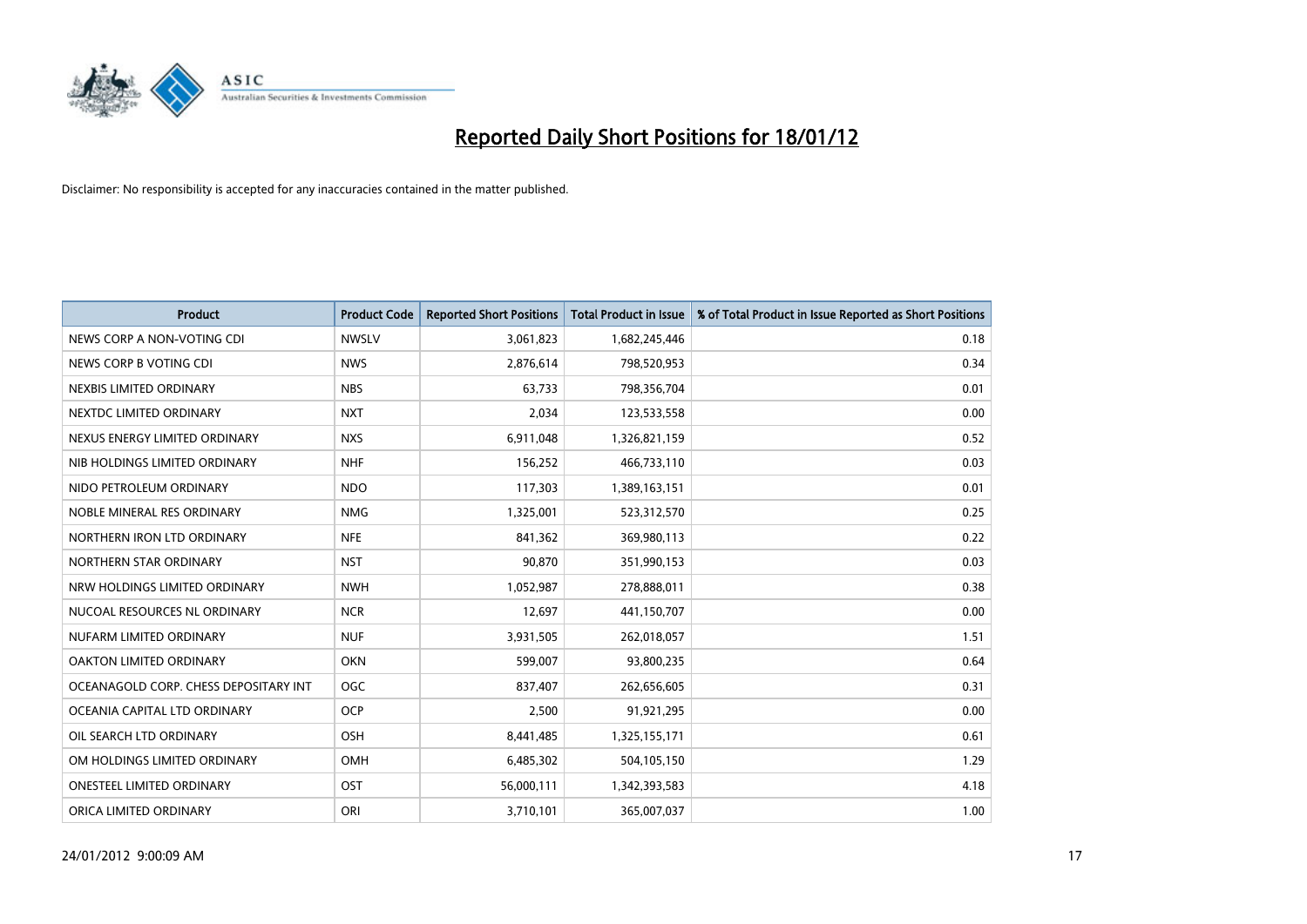

| <b>Product</b>                 | <b>Product Code</b> | <b>Reported Short Positions</b> | <b>Total Product in Issue</b> | % of Total Product in Issue Reported as Short Positions |
|--------------------------------|---------------------|---------------------------------|-------------------------------|---------------------------------------------------------|
| ORIGIN ENERGY ORDINARY         | <b>ORG</b>          | 2,177,277                       | 1,086,168,298                 | 0.20                                                    |
| OROCOBRE LIMITED ORDINARY      | <b>ORE</b>          | 73,808                          | 103,195,029                   | 0.07                                                    |
| OROTONGROUP LIMITED ORDINARY   | ORL                 | 77,074                          | 40,880,902                    | 0.18                                                    |
| OTTO ENERGY LIMITED ORDINARY   | <b>OEL</b>          | 109,204                         | 1,138,290,071                 | 0.01                                                    |
| OZ MINERALS ORDINARY           | OZL                 | 9,607,465                       | 314,821,850                   | 3.05                                                    |
| <b>PACIFIC BRANDS ORDINARY</b> | <b>PBG</b>          | 7,194,904                       | 912,915,695                   | 0.78                                                    |
| PALADIN ENERGY LTD ORDINARY    | <b>PDN</b>          | 23,620,326                      | 835,484,064                   | 2.82                                                    |
| PANAUST LIMITED ORDINARY       | <b>PNA</b>          | 12,353,496                      | 596,278,014                   | 2.07                                                    |
| PANORAMIC RESOURCES ORDINARY   | PAN                 | 618,352                         | 207,050,710                   | 0.29                                                    |
| PAPERLINX LIMITED ORDINARY     | <b>PPX</b>          | 1,610,560                       | 609,280,761                   | 0.26                                                    |
| PAPILLON RES LTD ORDINARY      | <b>PIR</b>          | 707,701                         | 215,133,794                   | 0.33                                                    |
| PATTIES FOODS LTD ORDINARY     | PFL                 |                                 | 138,989,223                   | 0.00                                                    |
| PEET LIMITED ORDINARY          | PPC                 | 85,092                          | 320,170,604                   | 0.03                                                    |
| PENINSULA ENERGY LTD ORDINARY  | <b>PEN</b>          | 318,009                         | 2,136,025,262                 | 0.01                                                    |
| PERILYA LIMITED ORDINARY       | PEM                 | 2,334                           | 769,316,426                   | 0.00                                                    |
| PERPETUAL LIMITED ORDINARY     | PPT                 | 2,480,634                       | 41,980,678                    | 5.92                                                    |
| PERSEUS MINING LTD ORDINARY    | PRU                 | 3,476,752                       | 456,477,088                   | 0.76                                                    |
| PETSEC ENERGY ORDINARY         | <b>PSA</b>          | 223,332                         | 235,283,622                   | 0.09                                                    |
| PHARMAXIS LTD ORDINARY         | <b>PXS</b>          | 1,995,750                       | 305,890,989                   | 0.66                                                    |
| PHOTON GROUP LTD ORDINARY      | <b>PGA</b>          | 250,510                         | 1,540,886,866                 | 0.02                                                    |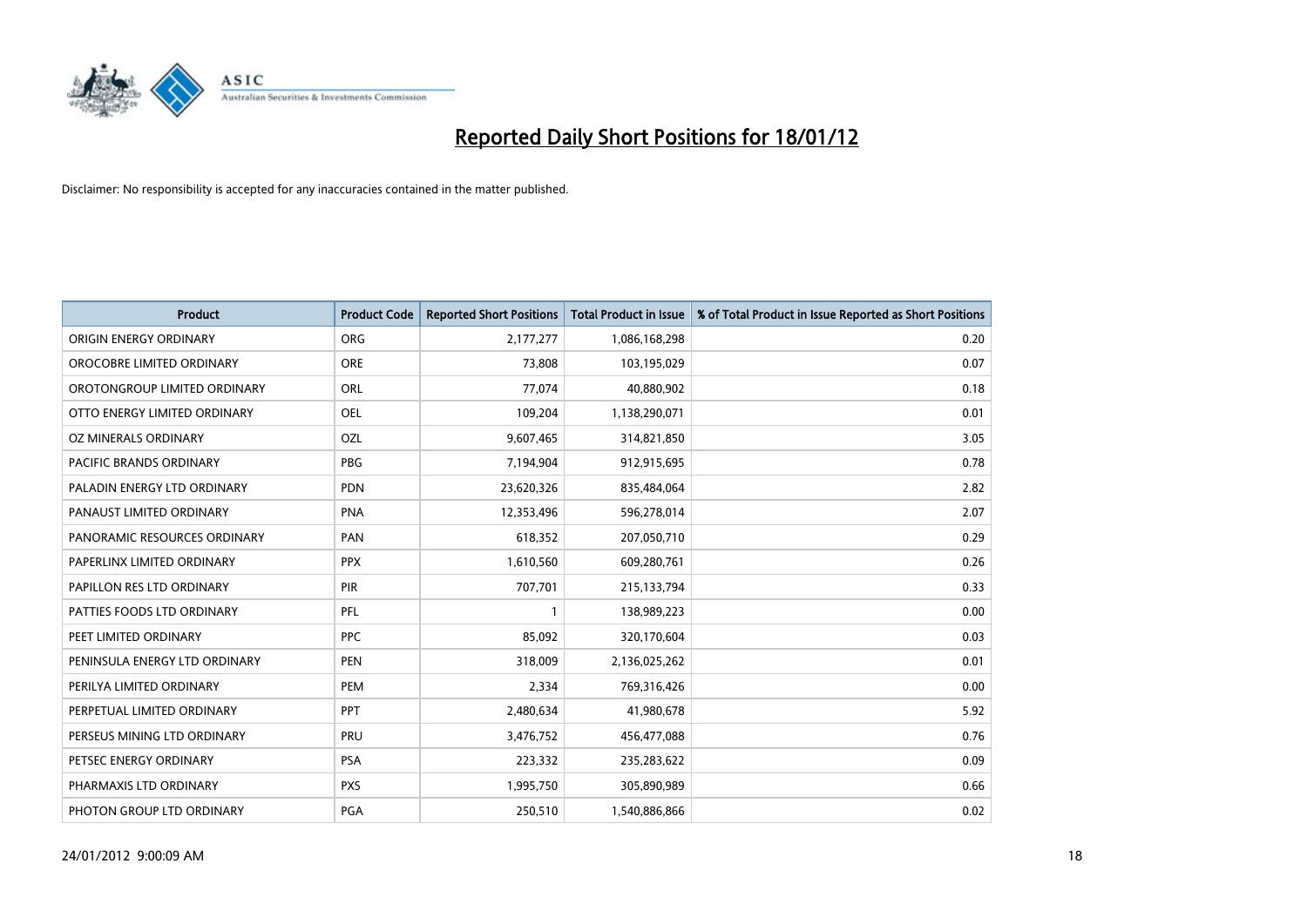

| <b>Product</b>                      | <b>Product Code</b> | <b>Reported Short Positions</b> | <b>Total Product in Issue</b> | % of Total Product in Issue Reported as Short Positions |
|-------------------------------------|---------------------|---------------------------------|-------------------------------|---------------------------------------------------------|
| PLATINUM ASSET ORDINARY             | <b>PTM</b>          | 6,875,623                       | 561,347,878                   | 1.21                                                    |
| PLATINUM AUSTRALIA ORDINARY         | <b>PLA</b>          | 2,211,659                       | 453,380,039                   | 0.48                                                    |
| PLATINUM AUSTRALIA RIGHTS 24-JAN-12 | <b>PLARA</b>        | 7,347                           | 45,338,004                    | 0.02                                                    |
| PLATINUM CAPITAL LTD ORDINARY       | <b>PMC</b>          |                                 | 165,756,878                   | 0.00                                                    |
| PMP LIMITED ORDINARY                | <b>PMP</b>          | 28,855                          | 326,662,253                   | 0.01                                                    |
| PORT BOUVARD LIMITED ORDINARY       | PBD                 | 6,754                           | 593,868,295                   | 0.00                                                    |
| PREMIER INVESTMENTS ORDINARY        | <b>PMV</b>          | 822,368                         | 155,062,831                   | 0.52                                                    |
| PRIMA BIOMED LTD ORDINARY           | PRR                 | 4,593,967                       | 1,041,704,654                 | 0.44                                                    |
| PRIMARY HEALTH CARE ORDINARY        | <b>PRY</b>          | 9,196,991                       | 500,336,679                   | 1.83                                                    |
| PRIME MEDIA GRP LTD ORDINARY        | <b>PRT</b>          | 2                               | 366,330,303                   | 0.00                                                    |
| PRIMEAG AUSTRALIA ORDINARY          | PAG                 | 65,060                          | 266,394,444                   | 0.03                                                    |
| PROGEN PHARMACEUTIC ORDINARY        | PGL                 | 151,596                         | 24,709,097                    | 0.61                                                    |
| PROGRAMMED ORDINARY                 | <b>PRG</b>          | 532,994                         | 118,169,908                   | 0.43                                                    |
| <b>PSIVIDA CORP CDI 1:1</b>         | <b>PVA</b>          | 6,878                           | 8,866,773                     | 0.08                                                    |
| <b>QANTAS AIRWAYS ORDINARY</b>      | QAN                 | 34,293,446                      | 2,265,123,620                 | 1.51                                                    |
| OBE INSURANCE GROUP ORDINARY        | <b>OBE</b>          | 20,692,898                      | 1,115,545,692                 | 1.82                                                    |
| OR NATIONAL LIMITED ORDINARY        | <b>ORN</b>          | 15,551,792                      | 2,440,000,000                 | 0.61                                                    |
| ORXPHARMA LTD ORDINARY              | <b>QRX</b>          | 560,916                         | 144,278,190                   | 0.39                                                    |
| <b>QUBE LOGISTICS HLDG ORDINARY</b> | <b>QUB</b>          | 3,266,790                       | 889,404,644                   | 0.36                                                    |
| RAMELIUS RESOURCES ORDINARY         | <b>RMS</b>          | 554,157                         | 335,775,519                   | 0.18                                                    |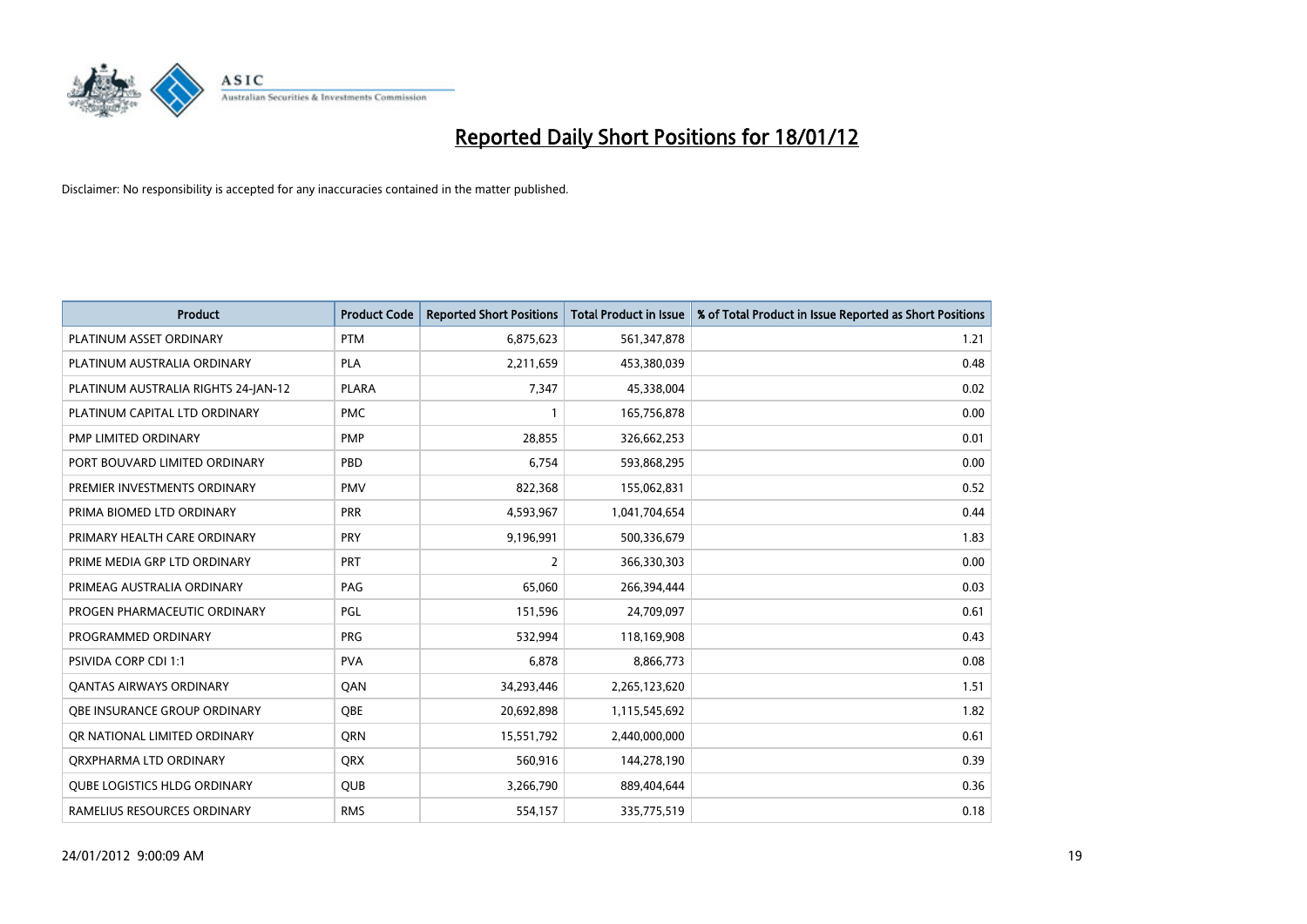

| <b>Product</b>                      | <b>Product Code</b> | <b>Reported Short Positions</b> | <b>Total Product in Issue</b> | % of Total Product in Issue Reported as Short Positions |
|-------------------------------------|---------------------|---------------------------------|-------------------------------|---------------------------------------------------------|
| RAMSAY HEALTH CARE ORDINARY         | <b>RHC</b>          | 1,761,463                       | 202,081,252                   | 0.85                                                    |
| <b>RCR TOMLINSON ORDINARY</b>       | <b>RCR</b>          | 68,067                          | 133,475,516                   | 0.05                                                    |
| <b>REA GROUP ORDINARY</b>           | <b>REA</b>          | 145,991                         | 131,714,699                   | 0.10                                                    |
| RECKON LIMITED ORDINARY             | <b>RKN</b>          | 811,500                         | 132,839,672                   | 0.61                                                    |
| RED EMPEROR RESOURCE ORDINARY       | <b>RMP</b>          | 1,000,000                       | 189,651,380                   | 0.53                                                    |
| <b>RED FORK ENERGY ORDINARY</b>     | <b>RFE</b>          | 7,696                           | 310,229,853                   | 0.00                                                    |
| REDBANK ENERGY LTD ORDINARY         | AEJ                 | 19                              | 786,287                       | 0.00                                                    |
| REED RESOURCES LTD ORDINARY         | <b>RDR</b>          | 1,208,187                       | 264,742,501                   | 0.45                                                    |
| <b>REGIS RESOURCES ORDINARY</b>     | <b>RRL</b>          | 704,353                         | 438,715,630                   | 0.15                                                    |
| RESMED INC CDI 10:1                 | <b>RMD</b>          | 6,429,653                       | 1,556,242,300                 | 0.40                                                    |
| <b>RESOLUTE MINING ORDINARY</b>     | <b>RSG</b>          | 2,425,398                       | 621,996,535                   | 0.38                                                    |
| <b>RESOURCE GENERATION ORDINARY</b> | <b>RES</b>          | 157,911                         | 262,895,652                   | 0.06                                                    |
| RETAIL FOOD GROUP ORDINARY          | <b>RFG</b>          | 1.850                           | 108,229,282                   | 0.00                                                    |
| REVERSE CORP LIMITED ORDINARY       | <b>REF</b>          | 26,041                          | 92,382,175                    | 0.03                                                    |
| REX MINERALS LIMITED ORDINARY       | <b>RXM</b>          | 887,741                         | 153,635,519                   | 0.58                                                    |
| RHG LIMITED ORDINARY                | <b>RHG</b>          | 31,776                          | 308,483,177                   | 0.01                                                    |
| RIALTO ENERGY ORDINARY              | <b>RIA</b>          | 165,926                         | 375,006,264                   | 0.04                                                    |
| RIO TINTO LIMITED ORDINARY          | <b>RIO</b>          | 27,474,838                      | 435,758,720                   | 6.26                                                    |
| <b>RIVERCITY MOTORWAY STAPLED</b>   | <b>RCY</b>          | 132,000                         | 957,010,115                   | 0.01                                                    |
| ROC OIL COMPANY ORDINARY            | <b>ROC</b>          | 2,175,220                       | 682,506,352                   | 0.32                                                    |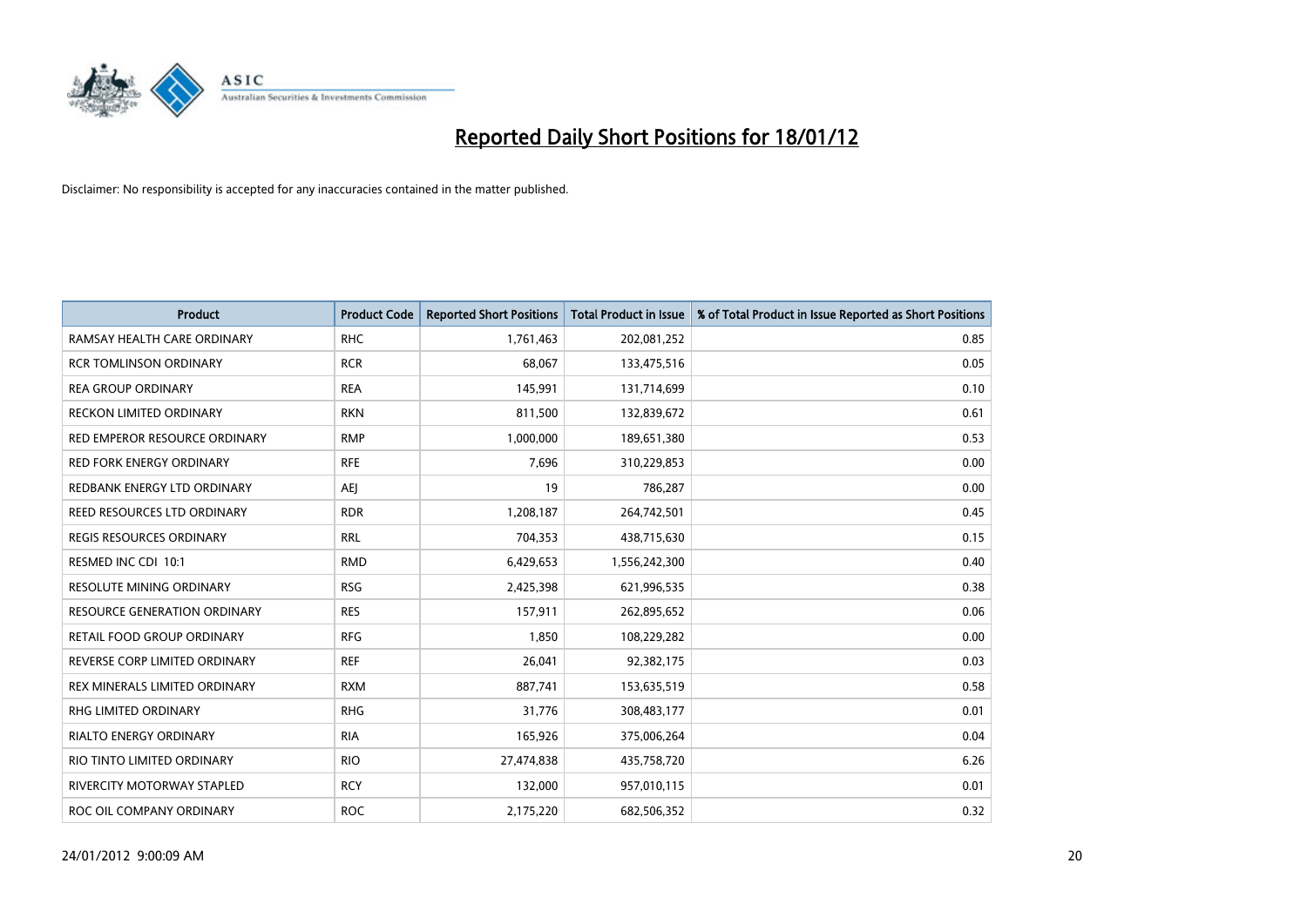

| <b>Product</b>                | <b>Product Code</b> | <b>Reported Short Positions</b> | <b>Total Product in Issue</b> | % of Total Product in Issue Reported as Short Positions |
|-------------------------------|---------------------|---------------------------------|-------------------------------|---------------------------------------------------------|
| ROYAL WOLF HOLDINGS ORDINARY  | <b>RWH</b>          | 60.000                          | 100,387,052                   | 0.06                                                    |
| SAI GLOBAL LIMITED ORDINARY   | SAI                 | 1,723,825                       | 202,283,991                   | 0.84                                                    |
| SALMAT LIMITED ORDINARY       | <b>SLM</b>          | 500,396                         | 159,802,174                   | 0.30                                                    |
| SAMSON OIL & GAS LTD ORDINARY | SSN                 | 1,566,836                       | 1,750,612,270                 | 0.08                                                    |
| SANDFIRE RESOURCES ORDINARY   | <b>SFR</b>          | 1,850,526                       | 150,972,635                   | 1.21                                                    |
| <b>SANTOS LTD ORDINARY</b>    | <b>STO</b>          | 13,146,530                      | 941,925,231                   | 1.40                                                    |
| SARACEN MINERAL ORDINARY      | <b>SAR</b>          | 1,935,188                       | 593,993,240                   | 0.33                                                    |
| SEDGMAN LIMITED ORDINARY      | <b>SDM</b>          | 332,252                         | 212,215,619                   | 0.15                                                    |
| SEEK LIMITED ORDINARY         | <b>SEK</b>          | 16,635,199                      | 337,101,307                   | 4.91                                                    |
| SELECT HARVESTS ORDINARY      | <b>SHV</b>          | 32,501                          | 56,392,664                    | 0.06                                                    |
| SENETAS CORPORATION ORDINARY  | <b>SEN</b>          | 756,999                         | 463,105,195                   | 0.16                                                    |
| SENEX ENERGY LIMITED ORDINARY | <b>SXY</b>          | 400,995                         | 921,377,416                   | 0.04                                                    |
| SERVCORP LIMITED ORDINARY     | SRV                 | 26,183                          | 98,440,807                    | 0.03                                                    |
| SERVICE STREAM ORDINARY       | SSM                 | 344,663                         | 283,418,867                   | 0.12                                                    |
| SEVEN GROUP HOLDINGS ORDINARY | <b>SVW</b>          | 942,010                         | 306,410,281                   | 0.30                                                    |
| SEVEN WEST MEDIA LTD ORDINARY | <b>SWM</b>          | 3,876,257                       | 645,719,542                   | 0.59                                                    |
| SIGMA PHARMACEUTICAL ORDINARY | SIP                 | 12,982,802                      | 1,178,626,572                 | 1.11                                                    |
| SILEX SYSTEMS ORDINARY        | <b>SLX</b>          | 543,623                         | 170,133,997                   | 0.32                                                    |
| SILVER LAKE RESOURCE ORDINARY | <b>SLR</b>          | 338,916                         | 220,264,064                   | 0.17                                                    |
| SIMS METAL MGMT LTD ORDINARY  | SGM                 | 4,244,643                       | 205,851,182                   | 2.06                                                    |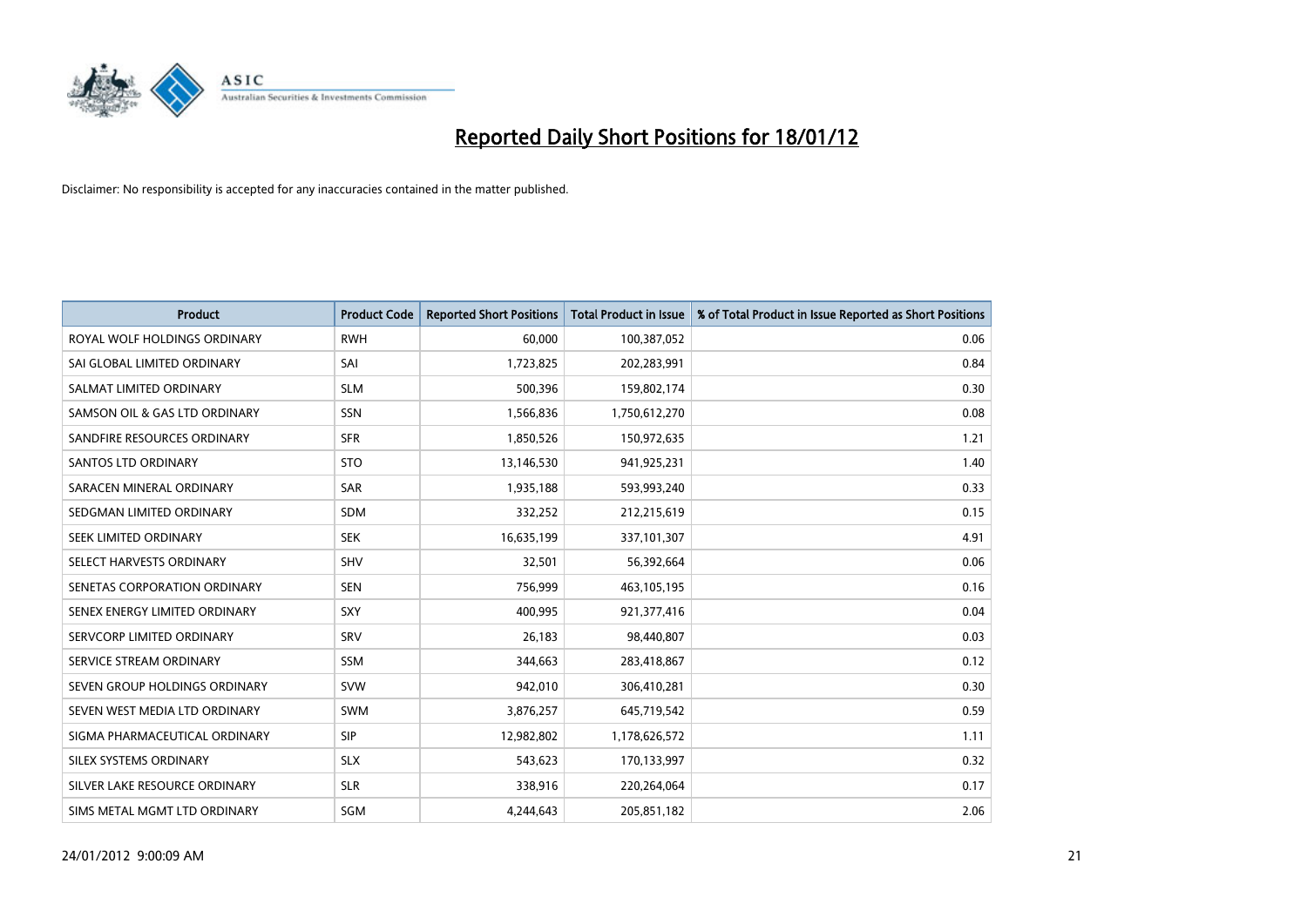

| <b>Product</b>                           | <b>Product Code</b> | <b>Reported Short Positions</b> | <b>Total Product in Issue</b> | % of Total Product in Issue Reported as Short Positions |
|------------------------------------------|---------------------|---------------------------------|-------------------------------|---------------------------------------------------------|
| SINGAPORE TELECOMM. CHESS DEPOSITARY INT | SGT                 | 5,962,947                       | 193,216,752                   | 3.08                                                    |
| SIRIUS RESOURCES NL ORDINARY             | <b>SIR</b>          | 82,500                          | 150,934,586                   | 0.05                                                    |
| SKILLED GROUP LTD ORDINARY               | <b>SKE</b>          | 40,117                          | 233,403,776                   | 0.01                                                    |
| SMS MANAGEMENT, ORDINARY                 | <b>SMX</b>          | 311,460                         | 68,290,180                    | 0.45                                                    |
| SONIC HEALTHCARE ORDINARY                | SHL                 | 5,864,912                       | 389,969,875                   | 1.50                                                    |
| SOUL PATTINSON (W.H) ORDINARY            | SOL                 | 2,080                           | 239,395,320                   | 0.00                                                    |
| SOUTH BOULDER MINES ORDINARY             | <b>STB</b>          | 119,641                         | 91,585,688                    | 0.13                                                    |
| SP AUSNET STAPLED SECURITIES             | SPN                 | 2,153,605                       | 2,896,219,682                 | 0.08                                                    |
| SPARK INFRASTRUCTURE STAPLED NOTE & UNIT | SKI                 | 19,994,978                      | 1,326,734,264                 | 1.50                                                    |
| SPDR 200 FUND ETF UNITS                  | STW                 | 8                               | 51,538,531                    | 0.00                                                    |
| SPECIALTY FASHION ORDINARY               | <b>SFH</b>          | 1,471,509                       | 192,086,121                   | 0.77                                                    |
| SPOTLESS GROUP LTD ORDINARY              | <b>SPT</b>          | 890,367                         | 265,454,407                   | 0.32                                                    |
| ST BARBARA LIMITED ORDINARY              | <b>SBM</b>          | 6,079,352                       | 325,615,389                   | 1.88                                                    |
| STANMORE COAL LTD ORDINARY               | <b>SMR</b>          | 17,231                          | 146,373,973                   | 0.01                                                    |
| STARPHARMA HOLDINGS ORDINARY             | <b>SPL</b>          | 2,068,032                       | 280,635,325                   | 0.73                                                    |
| STH AMERICAN COR LTD ORDINARY            | SAY                 | 9,200                           | 257,785,604                   | 0.00                                                    |
| STHN CROSS MEDIA ORDINARY                | SXL                 | 2,655,923                       | 705,766,444                   | 0.39                                                    |
| STOCKLAND UNITS/ORD STAPLED              | SGP                 | 29,088,558                      | 2,316,449,153                 | 1.25                                                    |
| STRAITS RES LTD. ORDINARY                | SRO                 | 494,059                         | 324,796,141                   | 0.15                                                    |
| STW COMMUNICATIONS ORDINARY              | SGN                 | 281,593                         | 362,809,851                   | 0.07                                                    |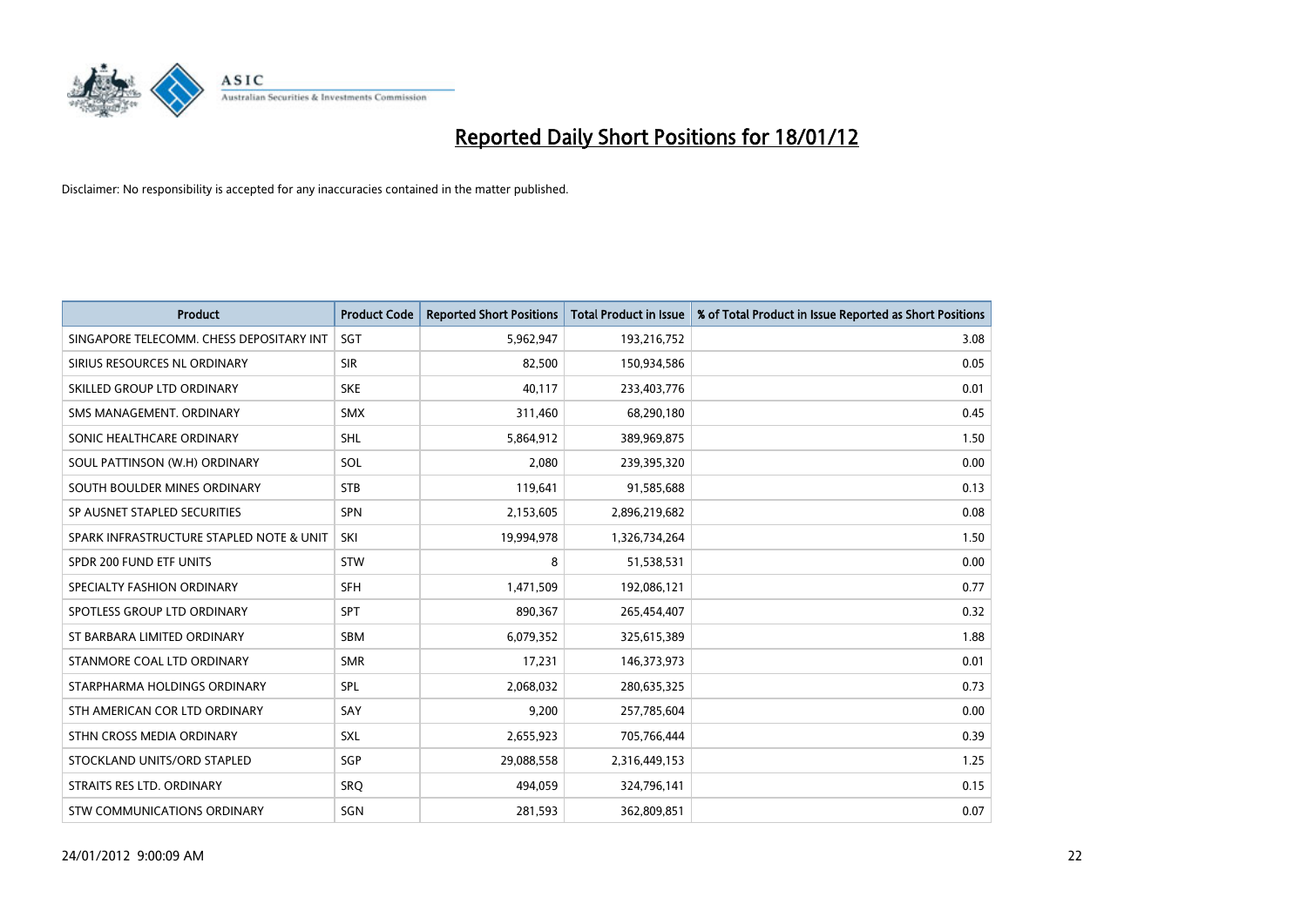

| <b>Product</b>                      | <b>Product Code</b> | <b>Reported Short Positions</b> | <b>Total Product in Issue</b> | % of Total Product in Issue Reported as Short Positions |
|-------------------------------------|---------------------|---------------------------------|-------------------------------|---------------------------------------------------------|
| SUNCORP GROUP LTD ORDINARY          | <b>SUN</b>          | 10,849,309                      | 1,286,600,980                 | 0.84                                                    |
| SUNDANCE ENERGY ORDINARY            | <b>SEA</b>          | 83,771                          | 277,098,474                   | 0.03                                                    |
| SUNDANCE RESOURCES ORDINARY         | <b>SDL</b>          | 9,712,138                       | 2,923,992,169                 | 0.32                                                    |
| SUNLAND GROUP LTD ORDINARY          | <b>SDG</b>          | 26,203                          | 201,578,526                   | 0.01                                                    |
| SUPER RET REP LTD ORDINARY          | <b>SUL</b>          | 3,111,882                       | 194,754,593                   | 1.59                                                    |
| SWICK MINING ORDINARY               | <b>SWK</b>          | 1,548                           | 237,024,970                   | 0.00                                                    |
| SYD AIRPORT STAPLED US PROHIBIT.    | <b>SYD</b>          | 5,224,001                       | 1,861,210,782                 | 0.27                                                    |
| SYMEX HOLDINGS ORDINARY             | <b>SYM</b>          | 6,633                           | 191,593,493                   | 0.00                                                    |
| TABCORP HOLDINGS LTD ORDINARY       | <b>TAH</b>          | 4,846,706                       | 712,805,880                   | 0.67                                                    |
| <b>TALENT2 INTERNATION ORDINARY</b> | <b>TWO</b>          | 4,305                           | 147,403,701                   | 0.00                                                    |
| TANAMI GOLD NL ORDINARY             | <b>TAM</b>          | 150,121                         | 260,997,677                   | 0.06                                                    |
| TAP OIL LIMITED ORDINARY            | <b>TAP</b>          | 3,188,210                       | 240,995,311                   | 1.33                                                    |
| TASSAL GROUP LIMITED ORDINARY       | <b>TGR</b>          | 84,932                          | 146,304,404                   | 0.05                                                    |
| <b>TATTS GROUP LTD ORDINARY</b>     | <b>TTS</b>          | 13,878,582                      | 1,340,758,701                 | 1.03                                                    |
| <b>TELECOM CORPORATION ORDINARY</b> | <b>TEL</b>          | 10,237,610                      | 1,925,409,580                 | 0.52                                                    |
| TELSTRA CORPORATION. ORDINARY       | <b>TLS</b>          | 62,431,866                      | 12,443,074,357                | 0.49                                                    |
| TEN NETWORK HOLDINGS ORDINARY       | <b>TEN</b>          | 53,412,022                      | 1,045,236,720                 | 5.14                                                    |
| TERANGA GOLD CORP CDI 1:1           | <b>TGZ</b>          | 212,495                         | 156,699,787                   | 0.12                                                    |
| TFS CORPORATION LTD ORDINARY        | <b>TFC</b>          | 84,096                          | 279,621,829                   | 0.03                                                    |
| THAKRAL HOLDINGS GRP ORDINARY/UNIT  | <b>THG</b>          | 2                               | 585,365,014                   | 0.00                                                    |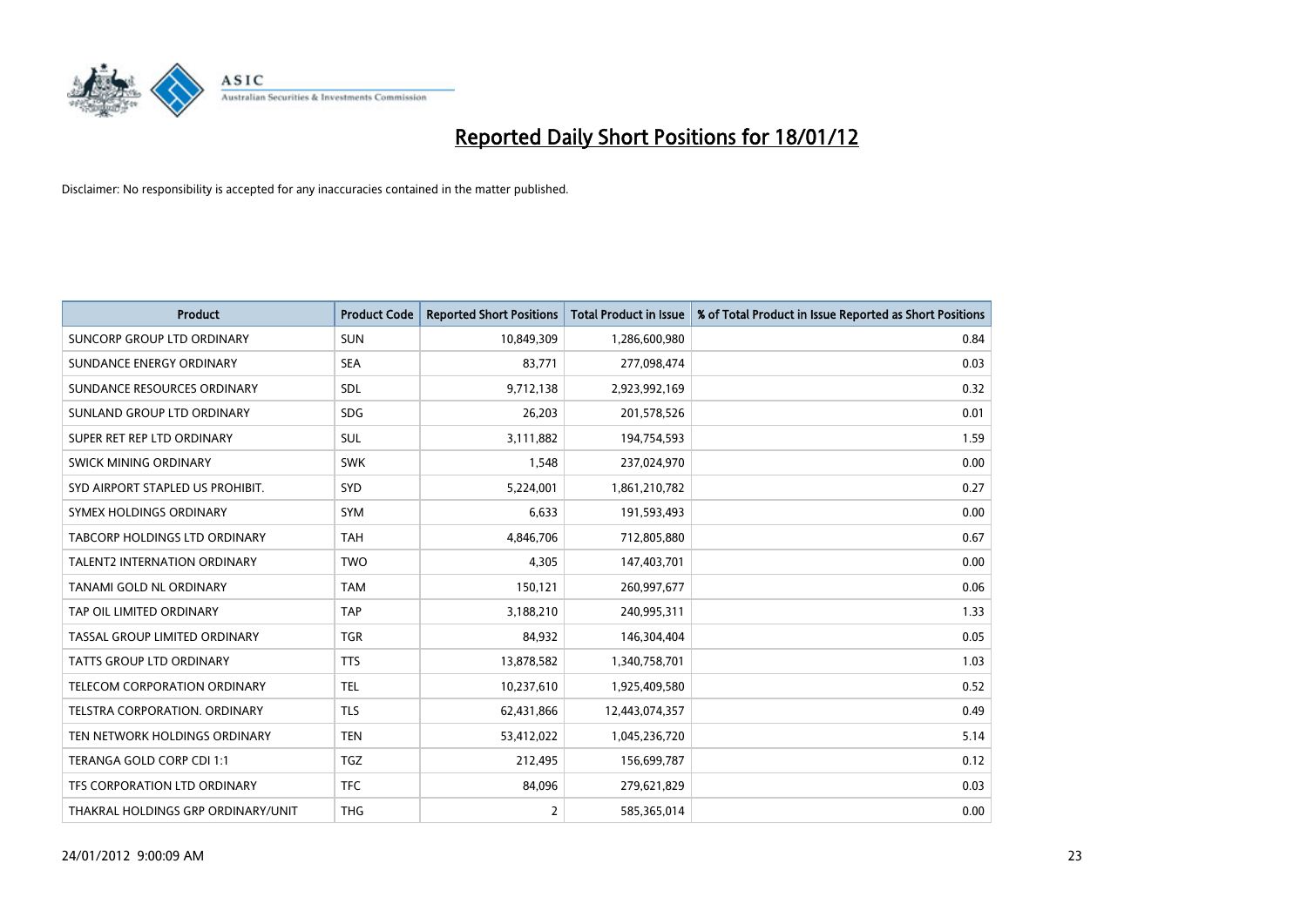

| <b>Product</b>                       | <b>Product Code</b> | <b>Reported Short Positions</b> | <b>Total Product in Issue</b> | % of Total Product in Issue Reported as Short Positions |
|--------------------------------------|---------------------|---------------------------------|-------------------------------|---------------------------------------------------------|
| THE REJECT SHOP ORDINARY             | <b>TRS</b>          | 1,664,997                       | 26,071,170                    | 6.39                                                    |
| THOR MINING PLC CHESS DEPOSITARY 1:1 | <b>THR</b>          | 2,307                           | 222,489,120                   | 0.00                                                    |
| THORN GROUP LIMITED ORDINARY         | <b>TGA</b>          | 57,149                          | 146,091,970                   | 0.03                                                    |
| TIGER RESOURCES ORDINARY             | <b>TGS</b>          | 1,787,068                       | 671,110,549                   | 0.24                                                    |
| <b>TISHMAN SPEYER UNITS</b>          | <b>TSO</b>          | 41,524                          | 338,440,904                   | 0.01                                                    |
| TNG LIMITED ORDINARY                 | <b>TNG</b>          | 4,321                           | 284,803,062                   | 0.00                                                    |
| TOLL HOLDINGS LTD ORDINARY           | TOL                 | 24,333,234                      | 717,133,875                   | 3.37                                                    |
| TORO ENERGY LIMITED ORDINARY         | <b>TOE</b>          | 35,404                          | 975,436,676                   | 0.00                                                    |
| <b>TOWER LIMITED ORDINARY</b>        | <b>TWR</b>          | 689.519                         | 265,176,580                   | 0.26                                                    |
| <b>TOX FREE SOLUTIONS ORDINARY</b>   | <b>TOX</b>          | 14,801                          | 111,130,608                   | 0.01                                                    |
| TPG TELECOM LIMITED ORDINARY         | <b>TPM</b>          | 3,295,730                       | 793,808,141                   | 0.40                                                    |
| <b>TRANSFIELD SERVICES ORDINARY</b>  | <b>TSE</b>          | 3,563,222                       | 544,587,035                   | 0.66                                                    |
| TRANSPACIFIC INDUST. ORDINARY        | <b>TPI</b>          | 6,985,181                       | 1,578,209,025                 | 0.43                                                    |
| TRANSURBAN GROUP TRIPLE STAPLED SEC. | TCL                 | 4,543,820                       | 1,451,447,154                 | 0.32                                                    |
| TREASURY WINE ESTATE ORDINARY        | <b>TWE</b>          | 15,061,284                      | 647,227,144                   | 2.32                                                    |
| TRINITY GROUP STAPLED SECURITIES     | <b>TCO</b>          | 3,419                           | 193,235,631                   | 0.00                                                    |
| TROY RESOURCES LTD ORDINARY          | <b>TRY</b>          | 64,983                          | 88,879,149                    | 0.08                                                    |
| UGL LIMITED ORDINARY                 | UGL                 | 4,392,762                       | 166,315,038                   | 2.61                                                    |
| UNILIFE CORPORATION CDI 6:1          | <b>UNS</b>          | 211,168                         | 266,923,818                   | 0.07                                                    |
| UXC LIMITED ORDINARY                 | <b>UXC</b>          | 8,589                           | 304,818,250                   | 0.00                                                    |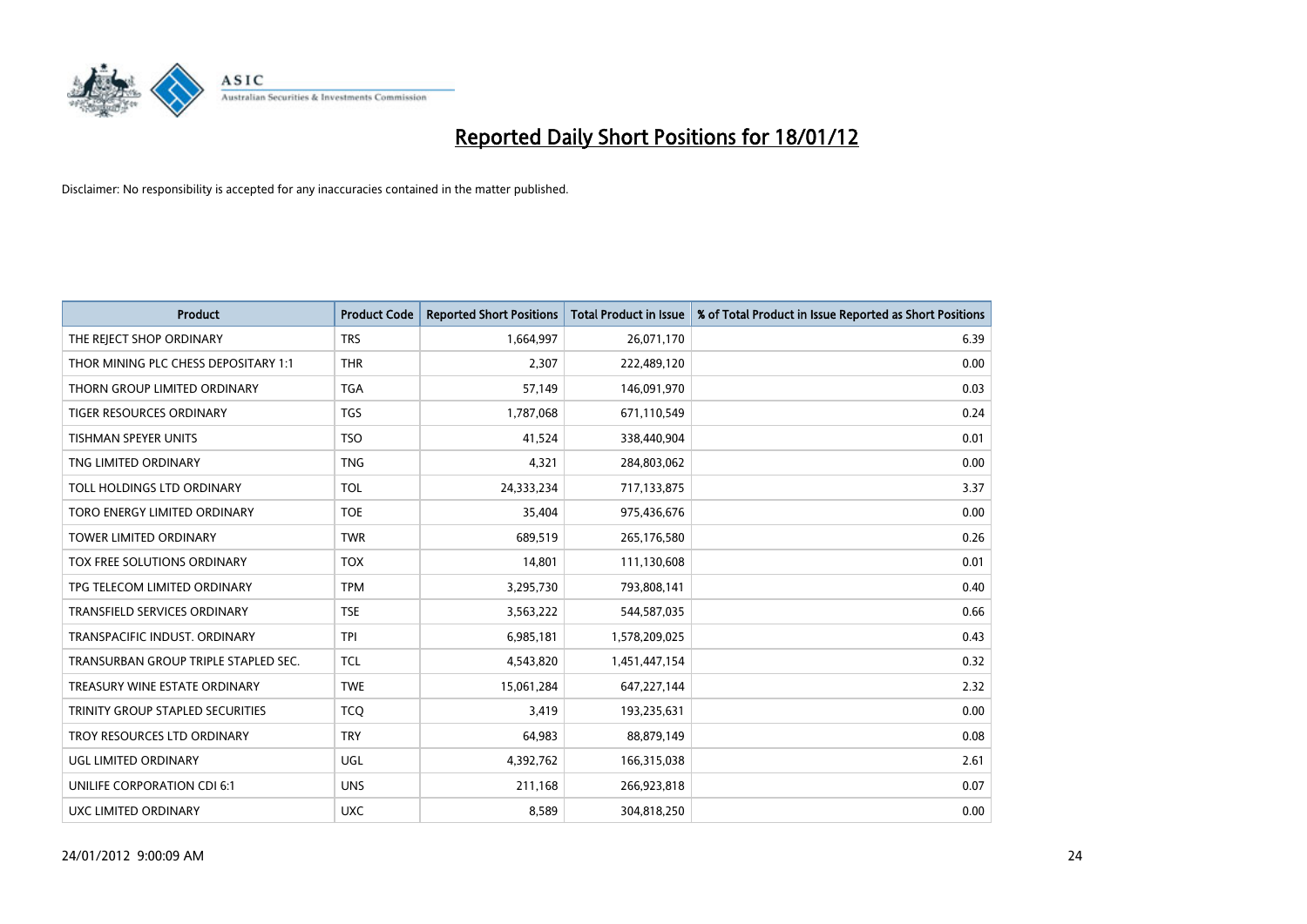

| <b>Product</b>                         | <b>Product Code</b> | <b>Reported Short Positions</b> | <b>Total Product in Issue</b> | % of Total Product in Issue Reported as Short Positions |
|----------------------------------------|---------------------|---------------------------------|-------------------------------|---------------------------------------------------------|
| <b>VDM GROUP LIMITED ORDINARY</b>      | <b>VMG</b>          | 11,116                          | 933,552,767                   | 0.00                                                    |
| <b>VENTNOR RES LTD ORDINARY</b>        | <b>VRX</b>          | 7,700                           | 45,334,652                    | 0.02                                                    |
| <b>VENTURE MINERALS ORDINARY</b>       | <b>VMS</b>          | 311,872                         | 221,093,592                   | 0.13                                                    |
| VIEW RESOURCES LTD ORDINARY            | <b>VRE</b>          | 1,760                           | 881,953,670                   | 0.00                                                    |
| <b>VIRGIN AUS HLDG LTD ORDINARY</b>    | <b>VAH</b>          | 20,616,174                      | 2,210,197,600                 | 0.91                                                    |
| <b>VITA GROUP LTD ORDINARY</b>         | <b>VTG</b>          | 75,190                          | 142,499,800                   | 0.05                                                    |
| VITERRA INC CDI 1:1                    | <b>VTA</b>          | 3,828                           | 68,629,939                    | 0.01                                                    |
| <b>WATPAC LIMITED ORDINARY</b>         | <b>WTP</b>          | 16,461                          | 185,160,973                   | 0.00                                                    |
| <b>WDS LIMITED ORDINARY</b>            | <b>WDS</b>          | 701                             | 144,740,614                   | 0.00                                                    |
| WEBIET LIMITED ORDINARY                | <b>WEB</b>          | 59,727                          | 72,914,803                    | 0.08                                                    |
| <b>WESFARMERS LIMITED ORDINARY</b>     | <b>WES</b>          | 27,756,016                      | 1,006,460,744                 | 2.74                                                    |
| WESFARMERS LIMITED PARTIALLY PROTECTED | <b>WESN</b>         | 70,279                          | 150,611,418                   | 0.06                                                    |
| <b>WESTERN AREAS NL ORDINARY</b>       | <b>WSA</b>          | 8,927,072                       | 179,735,899                   | 4.95                                                    |
| WESTERN DESERT RES. ORDINARY           | <b>WDR</b>          | 948                             | 208,544,203                   | 0.00                                                    |
| WESTFIELD GROUP ORD/UNIT STAPLED SEC   | <b>WDC</b>          | 14,290,739                      | 2,308,988,539                 | 0.61                                                    |
| WESTFIELD RETAIL TST UNIT STAPLED      | <b>WRT</b>          | 43,894,586                      | 3,054,166,195                 | 1.43                                                    |
| WESTPAC BANKING CORP ORDINARY          | <b>WBC</b>          | 70,901,436                      | 3,054,092,423                 | 2.29                                                    |
| WHITE ENERGY COMPANY ORDINARY          | <b>WEC</b>          | 6,351,385                       | 316,104,241                   | 2.01                                                    |
| <b>WHITEHAVEN COAL ORDINARY</b>        | <b>WHC</b>          | 15,771,465                      | 494,815,082                   | 3.17                                                    |
| WHK GROUP LIMITED ORDINARY             | <b>WHG</b>          | 34,194                          | 265,200,652                   | 0.01                                                    |